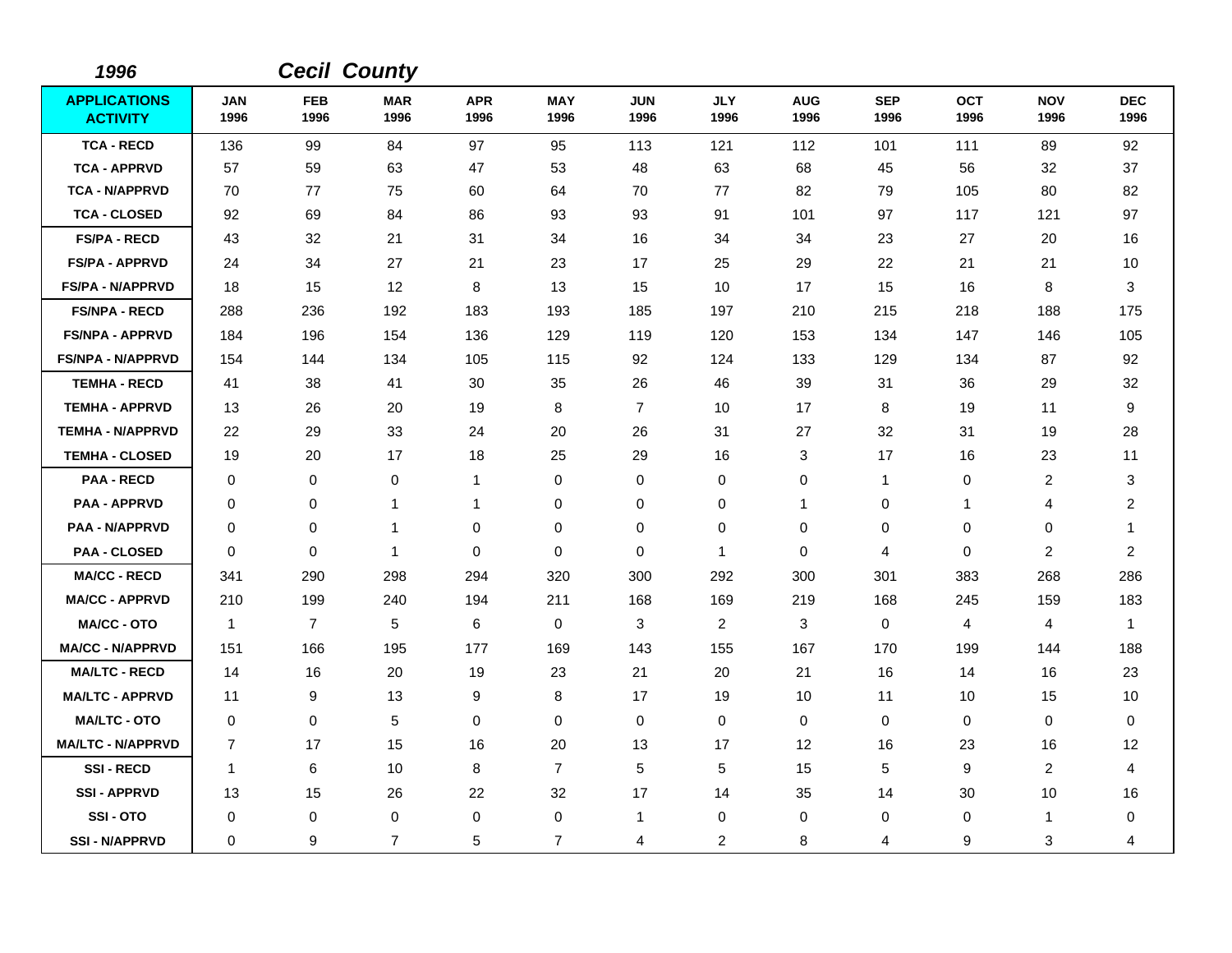| 1996                             |                    |                    | <b>Cecil County</b> |                    |                    |                    |                    |                    |                    |                    |                    |                    |
|----------------------------------|--------------------|--------------------|---------------------|--------------------|--------------------|--------------------|--------------------|--------------------|--------------------|--------------------|--------------------|--------------------|
| <b>CASELOAD</b><br><b>COUNTS</b> | <b>JAN</b><br>1996 | <b>FEB</b><br>1996 | <b>MAR</b><br>1996  | <b>APR</b><br>1996 | <b>MAY</b><br>1996 | <b>JUN</b><br>1996 | <b>JLY</b><br>1996 | <b>AUG</b><br>1996 | <b>SEP</b><br>1996 | <b>OCT</b><br>1996 | <b>NOV</b><br>1996 | <b>DEC</b><br>1996 |
| <b>TCA - CASE/PAID</b>           | 775                | 792                | 794                 | 775                | 766                | 753                | 753                | 749                | 730                | 692                | 636                | 601                |
| <b>TCA - ADULT/RECIP</b>         | 728                | 747                | 752                 | 725                | 713                | 697                | 699                | 696                | 672                | 638                | 584                | 551                |
| <b>TCA - CHILD/RECIP</b>         | 1,432              | 1,488              | 1,505               | 1,459              | 1,434              | 1,405              | 1,376              | 1,390              | 1,336              | 1,258              | 1,165              | 1,131              |
| <b>TCA - TOTAL/RECIP</b>         | 2,160              | 2,235              | 2,257               | 2,184              | 2,147              | 2,102              | 2,075              | 2,086              | 2,008              | 1,896              | 1,749              | 1,682              |
| <b>TCA - NET/EXPEND</b>          | \$242,834          | \$249,827          | \$251,748           | \$243,011          | \$236,336          | \$233,210          | \$229,720          | \$226,965          | \$224,323          | \$209,565          | \$192,719          | \$184,221          |
| <b>FS/PA - H/HOLD CERT</b>       | 910                | 929                | 960                 | 963                | 977                | 963                | 951                | 934                | 952                | 922                | 864                | 856                |
| <b>FS/PA - H/HOLD PART</b>       | 909                | 927                | 959                 | 963                | 975                | 962                | 948                | 933                | 950                | 920                | 863                | 855                |
| <b>FS/PA - INDVD PART</b>        | 2,063              | 2,135              | 2,193               | 2,206              | 2,185              | 2,148              | 2,114              | 2,058              | 2,062              | 1,981              | 1,840              | 1,818              |
| <b>FS/NPA - H/HOLD CERT</b>      | 1,406              | 1,435              | 1,457               | 1,443              | 1,356              | 1,359              | 1,363              | 1,382              | 1,330              | 1,329              | 1,357              | 1,360              |
| <b>FS/NPA - H/HOLD PART</b>      | 1,398              | 1,408              | 1,444               | 1,432              | 1,342              | 1,352              | 1,346              | 1,372              | 1,316              | 1,315              | 1,345              | 1,354              |
| <b>FS/NPA - INDVD PART</b>       | 3,707              | 3,697              | 3,771               | 3,655              | 3,508              | 3,495              | 3,473              | 3,516              | 3,382              | 3,399              | 3,528              | 3,539              |
| <b>FS/TOTAL - ISSUED</b>         | \$428,645          | \$434,856          | \$447,964           | \$437,822          | \$422,722          | \$418,616          | \$414,961          | \$413,385          | \$404,448          | \$407,559          | \$391,541          | \$393,870          |
| <b>GPA/PW - CASE/PAID</b>        | 4                  | $\overline{7}$     | $\overline{7}$      | 9                  | $\overline{7}$     | 4                  | $\overline{c}$     | 3                  | 5                  | 4                  | $\mathbf{1}$       | 3                  |
| <b>TEMHA - CASE/PAID</b>         | 8                  | 149                | 152                 | 166                | 152                | 127                | 118                | 146                | 136                | 142                | 126                | 122                |
| <b>TEMHA - RECIP</b>             | $\overline{7}$     | 142                | 144                 | 144                | 145                | 124                | 116                | 140                | 131                | 140                | 125                | 122                |
| <b>TEMHA - NET/EXPEND</b>        | $(\$4,634)$        | (\$1,113)          | (\$19,879)          | $(\$24,211)$       | \$8,397            | \$7,296            | \$46,397           | (\$16,741)         | $(\$2,057)$        | \$5,422            | \$47,503           | (\$35,449)         |
| <b>PAA - CASE/PAID</b>           | 44                 | 44                 | 44                  | 45                 | 45                 | 45                 | 44                 | 45                 | 41                 | 42                 | 44                 | 45                 |
| <b>PAA - RECIP</b>               | 44                 | 44                 | 44                  | 45                 | 45                 | 45                 | 44                 | 45                 | 41                 | 42                 | 44                 | 45                 |
| <b>PAA - NET/EXPEND</b>          | \$3,676            | \$3,676            | \$3,676             | \$3,758            | \$3,757            | \$4,098            | \$6,048            | \$3,757            | \$3,429            | \$3,511            | \$3,675            | \$3,757            |
| <b>MA\CC - CUC</b>               | 1,858              | 1,982              | 1,838               | 1,992              | 1,866              | 1,972              | 1,851              | 1,835              | 1,943              | 1,833              | 1,951              | 1,843              |
| <b>MA\CC - SPEND DOWN</b>        | 30                 | 40                 | 38                  | 53                 | 41                 | 49                 | 41                 | 38                 | 47                 | 41                 | 55                 | 46                 |
| <b>MAILTC - CUC</b>              | 224                | 225                | 223                 | 218                | 217                | 222                | 231                | 230                | 228                | 230                | 236                | 235                |
| <b>MA\LTC - SPEND DOWN</b>       | $\mathbf 0$        | 0                  | $\mathbf 0$         | $\mathbf 0$        | 0                  | $\mathbf 0$        | $\mathbf 0$        | 0                  | $\mathbf 0$        | 0                  | $\mathbf 0$        | $\mathbf 0$        |
| SSI-CUC                          | 874                | 886                | 886                 | 901                | 914                | 914                | 906                | 928                | 934                | 942                | 950                | 936                |
| <b>TCA - RECONS</b>              | 69                 | 118                | 92                  | 86                 | 100                | 75                 | 73                 | 114                | 84                 | 57                 | 78                 | 56                 |
| <b>PAA - RECONS</b>              | $\Omega$           | 0                  | $\Omega$            | $\overline{2}$     | 0                  | $\Omega$           | $\Omega$           | 0                  | $\Omega$           | $\Omega$           | 0                  | 0                  |
| <b>PA/FS - RECONS</b>            | 83                 | 131                | 102                 | 113                | 130                | 133                | 106                | 147                | 118                | 85                 | 99                 | 93                 |
| <b>NPA/FS - RECONS</b>           | 59                 | 74                 | 53                  | 56                 | 52                 | 62                 | 67                 | 81                 | 76                 | 69                 | 63                 | 73                 |
| <b>MA/CC - RECONS</b>            | 98                 | 156                | 98                  | 87                 | 93                 | 91                 | 107                | 122                | 86                 | 114                | 76                 | 93                 |
| <b>MA/LTC - RECONS</b>           | 8                  | 4                  | $\mathbf{1}$        | 4                  | 3                  | 3                  | 4                  | 3                  | $\overline{c}$     | 5                  | $\mathbf{1}$       | $\overline{a}$     |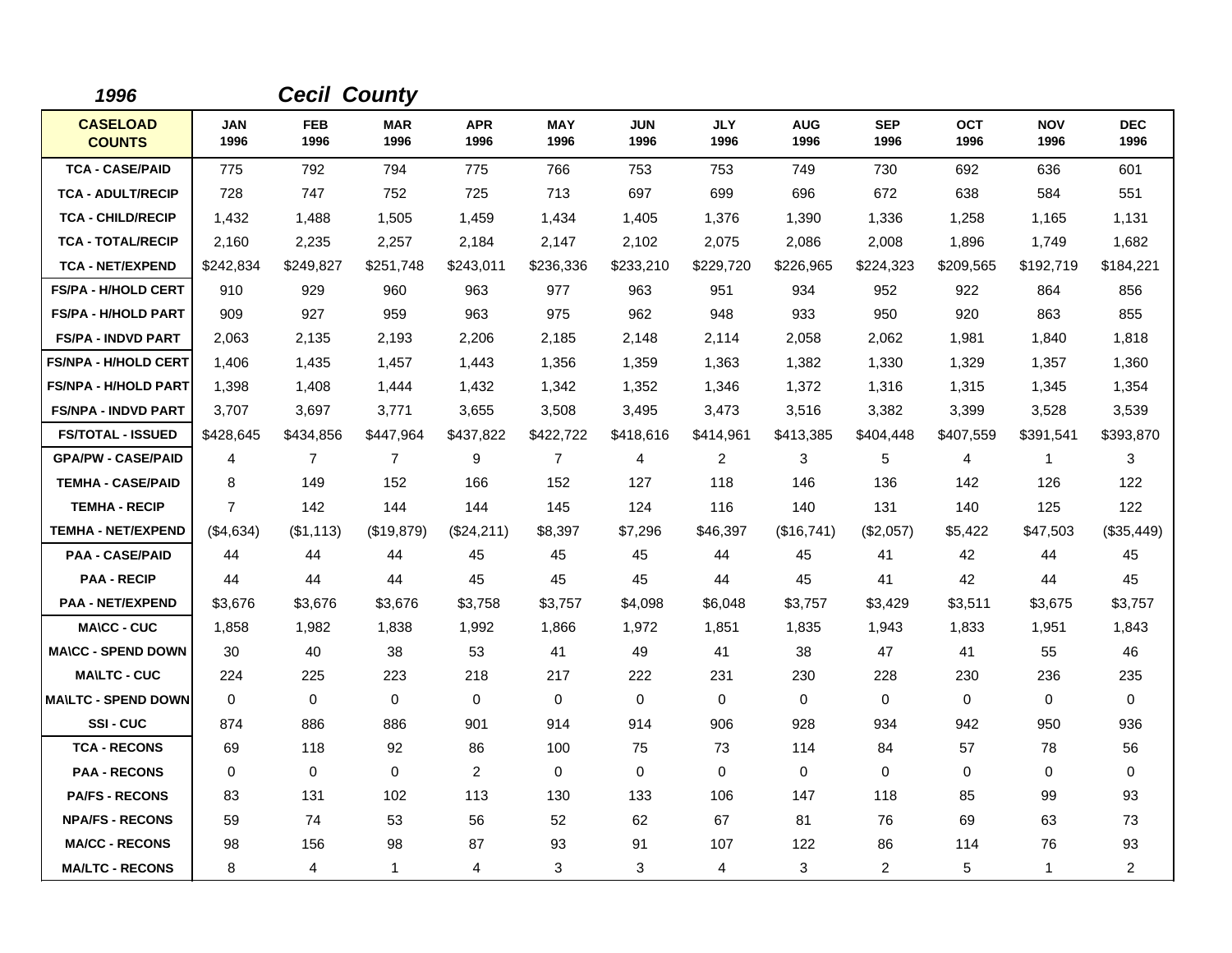| 1997                                   |                    |                    | <b>Cecil County</b> |                    |                    |                    |                    |                    |                    |                    |                    |                         |
|----------------------------------------|--------------------|--------------------|---------------------|--------------------|--------------------|--------------------|--------------------|--------------------|--------------------|--------------------|--------------------|-------------------------|
| <b>APPLICATIONS</b><br><b>ACTIVITY</b> | <b>JAN</b><br>1997 | <b>FEB</b><br>1997 | <b>MAR</b><br>1997  | <b>APR</b><br>1997 | <b>MAY</b><br>1997 | <b>JUN</b><br>1997 | <b>JLY</b><br>1997 | <b>AUG</b><br>1997 | <b>SEP</b><br>1997 | <b>OCT</b><br>1997 | <b>NOV</b><br>1997 | <b>DEC</b><br>1997      |
| <b>TCA - RECD</b>                      | 119                | 73                 | 83                  | 86                 | 96                 | 94                 | 113                | 111                | 112                | 111                | 93                 | 103                     |
| <b>TCA - APPRVD</b>                    | 41                 | 39                 | 37                  | 36                 | 36                 | 33                 | 25                 | 31                 | 32                 | 57                 | 33                 | 54                      |
| <b>TCA - N/APPRVD</b>                  | 69                 | 62                 | 73                  | 64                 | 62                 | 94                 | 81                 | 91                 | 84                 | 88                 | 57                 | 81                      |
| <b>TCA - CLOSED</b>                    | 101                | 71                 | 80                  | 101                | 105                | 84                 | 88                 | 82                 | 85                 | 67                 | 77                 | 62                      |
| <b>FS/PA - RECD</b>                    | 28                 | 28                 | 19                  | 11                 | 16                 | 21                 | 26                 | 19                 | 22                 | 39                 | 24                 | 17                      |
| <b>FS/PA - APPRVD</b>                  | 12                 | 24                 | 16                  | 13                 | 14                 | 13                 | 10                 | 16                 | 18                 | 22                 | 14                 | 24                      |
| <b>FS/PA - N/APPRVD</b>                | 5                  | 23                 | 11                  | $\overline{7}$     | $\overline{7}$     | 8                  | 8                  | 12                 | 14                 | 9                  | 13                 | 19                      |
| <b>FS/NPA - RECD</b>                   | 246                | 156                | 179                 | 181                | 155                | 138                | 175                | 184                | 205                | 190                | 199                | 212                     |
| <b>FS/NPA - APPRVD</b>                 | 127                | 132                | 91                  | 105                | 88                 | 98                 | 104                | 100                | 99                 | 103                | 121                | 133                     |
| <b>FS/NPA - N/APPRVD</b>               | 83                 | 99                 | 90                  | 91                 | 81                 | 94                 | 82                 | 96                 | 101                | 119                | 100                | 114                     |
| <b>TEMHA - RECD</b>                    | 40                 | 32                 | 46                  | 32                 | 24                 | 16                 | 26                 | 28                 | 25                 | 31                 | 28                 | 35                      |
| <b>TEMHA - APPRVD</b>                  | 13                 | 9                  | 14                  | 12                 | 4                  | $\boldsymbol{9}$   | 10                 | 13                 | 15                 | 15                 | 10                 | 14                      |
| <b>TEMHA - N/APPRVD</b>                | 32                 | 24                 | 24                  | 32                 | 24                 | 19                 | 14                 | 14                 | 17                 | 18                 | 18                 | 26                      |
| <b>TEMHA - CLOSED</b>                  | 17                 | 16                 | 22                  | 18                 | 12                 | 17                 | 16                 | 9                  | 11                 | 16                 | 10                 | 14                      |
| <b>PAA - RECD</b>                      | 2                  | $\mathbf{1}$       | 3                   | $\mathbf 0$        | $\mathbf{1}$       | $\mathbf{1}$       | 3                  | $\mathbf 0$        | $\mathbf 1$        | 6                  | $\mathbf 0$        | 5                       |
| <b>PAA - APPRVD</b>                    | $\mathbf 1$        | $\pmb{0}$          | 3                   | 0                  | $\overline{c}$     | 1                  | $\overline{2}$     | $\mathbf{1}$       | $\mathbf 1$        | 5                  | $\mathbf 0$        | 3                       |
| <b>PAA - N/APPRVD</b>                  | $\mathbf 0$        | 0                  | 0                   | $\mathbf 0$        | 0                  | $\mathbf 0$        | 0                  | 0                  | $\overline{1}$     | 0                  | $\mathbf{1}$       | $\overline{\mathbf{c}}$ |
| <b>PAA - CLOSED</b>                    | $\mathbf 0$        | 0                  | $\overline{c}$      | 1                  | $\overline{c}$     | 2                  | 0                  | 4                  | 3                  | $\overline{2}$     | 0                  | $\mathbf{1}$            |
| <b>MA/CC - RECD</b>                    | 375                | 258                | 308                 | 369                | 317                | 343                | 339                | 352                | 352                | 377                | 305                | 321                     |
| <b>MA/CC - APPRVD</b>                  | 205                | 190                | 193                 | 229                | 197                | 202                | 195                | 220                | 196                | 218                | 205                | 194                     |
| <b>MA/CC - OTO</b>                     | $\overline{c}$     | 4                  | 3                   | $\mathbf{1}$       | 3                  | $\overline{c}$     | $\mathbf{1}$       | $\overline{4}$     | 2                  | $\mathbf{1}$       | $\mathbf 0$        | $\mathbf 0$             |
| <b>MA/CC - N/APPRVD</b>                | 163                | 174                | 189                 | 192                | 188                | 223                | 179                | 228                | 222                | 221                | 156                | 209                     |
| <b>MA/LTC - RECD</b>                   | 17                 | 18                 | 25                  | 24                 | 15                 | 23                 | 17                 | 16                 | 15                 | 15                 | 18                 | 21                      |
| <b>MA/LTC - APPRVD</b>                 | 9                  | 10                 | 18                  | 15                 | 6                  | 12                 | 13                 | 15                 | 13                 | 14                 | 8                  | 10                      |
| <b>MA/LTC - OTO</b>                    | $\mathbf 0$        | 0                  | $\mathbf 0$         | $\mathbf 0$        | $\mathbf 0$        | $\mathbf 0$        | $\mathbf 0$        | 0                  | $\mathbf 0$        | 0                  | 0                  | 0                       |
| <b>MA/LTC - N/APPRVD</b>               | 14                 | 23                 | 33                  | 28                 | 13                 | 27                 | 20                 | 29                 | 19                 | 25                 | 20                 | 31                      |
| <b>SSI-RECD</b>                        | 14                 | 3                  | $\overline{7}$      | 13                 | 8                  | 9                  | 9                  | 14                 | 10                 | 10                 | 5                  | 8                       |
| <b>SSI - APPRVD</b>                    | 17                 | 10                 | 33                  | 29                 | 30                 | 20                 | 15                 | 23                 | 21                 | 26                 | 15                 | 16                      |
| SSI-OTO                                | 0                  | 0                  | $\mathbf 0$         | $\mathbf 0$        | 0                  | $\mathbf 0$        | 0                  | 2                  | $\overline{c}$     | 0                  | $\mathbf 0$        | 0                       |
| <b>SSI-N/APPRVD</b>                    | 3                  | $\mathbf{1}$       | 12                  | 10                 | 11                 | 7                  | $\overline{7}$     | 5                  | $\overline{7}$     | 6                  | $\overline{2}$     | 10                      |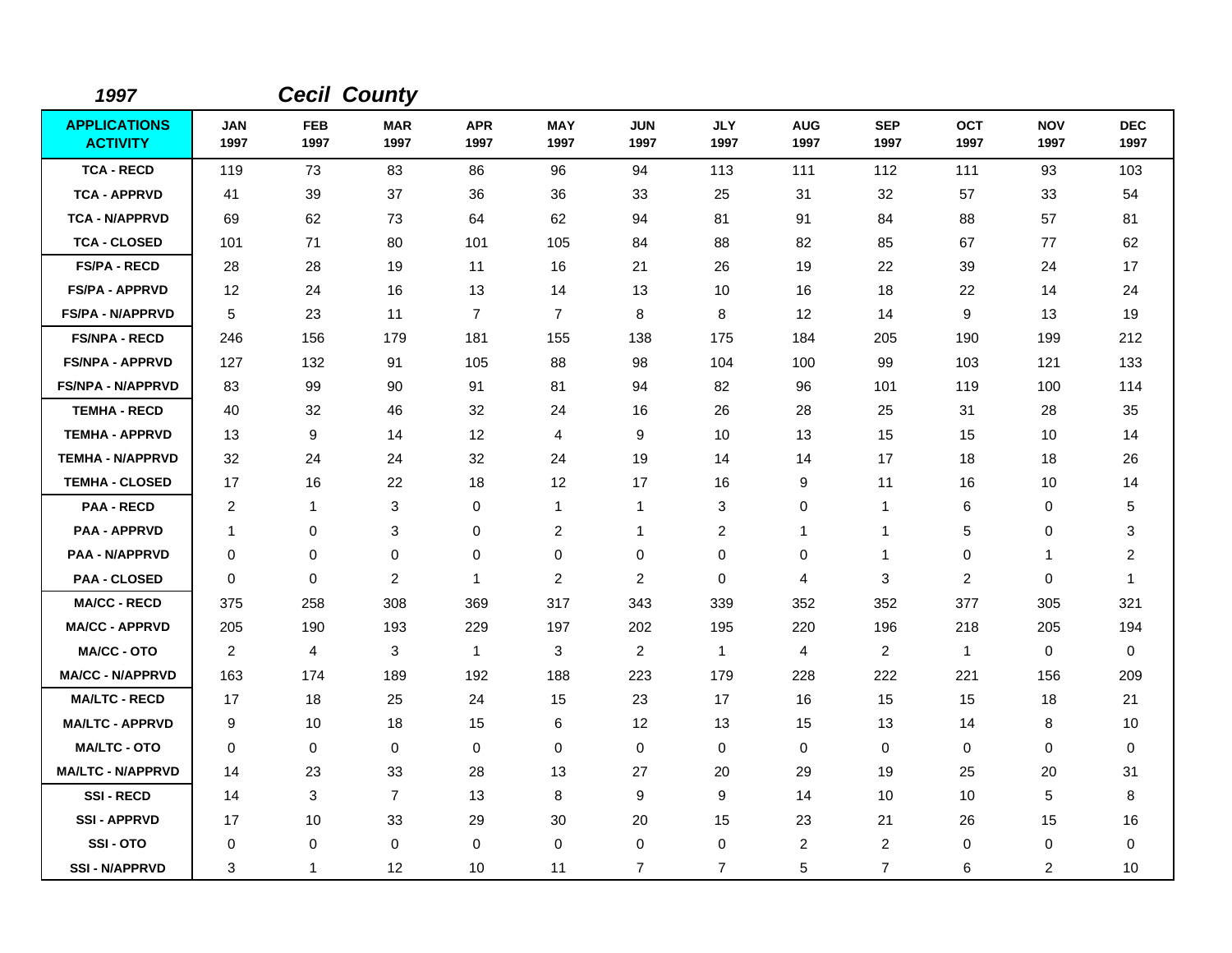| 1997                             |                    | <b>Cecil County</b> |                    |                    |                    |                    |                    |                    |                    |                    |                    |                    |
|----------------------------------|--------------------|---------------------|--------------------|--------------------|--------------------|--------------------|--------------------|--------------------|--------------------|--------------------|--------------------|--------------------|
| <b>CASELOAD</b><br><b>COUNTS</b> | <b>JAN</b><br>1997 | <b>FEB</b><br>1997  | <b>MAR</b><br>1997 | <b>APR</b><br>1997 | <b>MAY</b><br>1997 | <b>JUN</b><br>1997 | <b>JLY</b><br>1997 | <b>AUG</b><br>1997 | <b>SEP</b><br>1997 | <b>OCT</b><br>1997 | <b>NOV</b><br>1997 | <b>DEC</b><br>1997 |
| <b>TCA - CASE/PAID</b>           | 571                | 570                 | 547                | 525                | 485                | 448                | 412                | 377                | 354                | 354                | 342                | 353                |
| <b>TCA - ADULT/RECIP</b>         | 546                | 540                 | 533                | 505                | 445                | 416                | 382                | 333                | 313                | 324                | 308                | 317                |
| <b>TCA - CHILD/RECIP</b>         | 1,128              | 1,140               | 1,096              | 1,039              | 928                | 868                | 814                | 746                | 706                | 685                | 673                | 681                |
| <b>TCA - TOTAL/RECIP</b>         | 1,674              | 1,680               | 1,629              | 1,544              | 1,373              | 1,284              | 1,196              | 1,079              | 1,019              | 1,009              | 981                | 998                |
| <b>TCA - NET/EXPEND</b>          | \$181,467          | \$185,066           | \$182,083          | \$165,013          | \$145,948          | \$139,092          | \$127,319          | \$111,763          | \$107,453          | \$106,405          | \$106,354          | \$111,407          |
| <b>FS/PA - H/HOLD CERT</b>       | 822                | 823                 | 807                | 781                | 741                | 726                | 683                | 662                | 640                | 610                | 617                | 618                |
| <b>FS/PA - H/HOLD PART</b>       | 822                | 820                 | 807                | 781                | 741                | 726                | 679                | 661                | 638                | 607                | 616                | 618                |
| <b>FS/PA - INDVD PART</b>        | 1,767              | 1,768               | 1,735              | 1,676              | 1,525              | 1,483              | 1,363              | 1,329              | 1,266              | 1,155              | 1,129              | 1,131              |
| <b>FS/NPA - H/HOLD CERT</b>      | 1,378              | 1,361               | 1,322              | 1,311              | 1,310              | 1,321              | 1,317              | 1,321              | 1,288              | 1,278              | 1,280              | 1,321              |
| <b>FS/NPA - H/HOLD PART</b>      | 1,366              | 1,357               | 1,317              | 1,306              | 1,308              | 1,316              | 1,310              | 1,312              | 1,281              | 1,272              | 1,276              | 1,311              |
| <b>FS/NPA - INDVD PART</b>       | 3,574              | 3,629               | 3,549              | 3,512              | 3,563              | 3,561              | 3,527              | 3,524              | 3,426              | 3,421              | 3,479              | 3,567              |
| <b>FS/TOTAL - ISSUED</b>         | \$385,758          | \$387,793           | \$386,245          | \$376,316          | \$364,696          | \$357,789          | \$341,983          | \$339,102          | \$329,785          | \$328,480          | \$329,145          | \$331,040          |
| <b>GPA/PW - CASE/PAID</b>        | 5                  | 3                   | $\mathbf{1}$       | 8                  | $\overline{c}$     | 1                  | 3                  | 0                  | $\pmb{0}$          | 0                  | 0                  | 0                  |
| <b>TEMHA - CASE/PAID</b>         | 131                | 122                 | 127                | 123                | 113                | 100                | 110                | 110                | 125                | 115                | 128                | 125                |
| <b>TEMHA - RECIP</b>             | 130                | 120                 | 127                | 120                | 110                | 100                | 107                | 110                | 119                | 113                | 125                | 125                |
| <b>TEMHA - NET/EXPEND</b>        | \$35,833           | \$4,572             | \$5,966            | $-$15,683$         | \$11,840           | \$49,884           | -\$16,217          | \$4,185            | $-$ \$6,168        | \$4,942            | -\$31,128          | \$12,399           |
| <b>PAA - CASE/PAID</b>           | 46                 | 48                  | 48                 | 47                 | 50                 | 48                 | 51                 | 48                 | 45                 | 49                 | 50                 | 52                 |
| <b>PAA - RECIP</b>               | 46                 | 48                  | 48                 | 47                 | 50                 | 48                 | 51                 | 48                 | 45                 | 49                 | 50                 | 52                 |
| <b>PAA - NET/EXPEND</b>          | \$3,834            | \$3.998             | \$3,998            | \$3,895            | \$3,871            | \$3,953            | \$3,625            | \$3,953            | \$3,625            | \$4,035            | \$4,117            | \$4,199            |
| <b>MA\CC - CUC</b>               | 1,853              | 1,975               | 1,866              | 2,007              | 1,899              | 2,028              | 1,904              | 1,954              | 2,102              | 1,931              | 2,070              | 1,915              |
| <b>MA\CC - SPEND DOWN</b>        | 36                 | 44                  | 25                 | 38                 | 37                 | 52                 | 41                 | 39                 | 47                 | 34                 | 44                 | 33                 |
| <b>MA\LTC - CUC</b>              | 230                | 233                 | 233                | 234                | 235                | 239                | 242                | 246                | 251                | 244                | 243                | 238                |
| <b>MA\LTC - SPEND DOWN</b>       | $\mathbf 0$        | 0                   | $\mathbf 0$        | $\mathbf 0$        | $\mathbf 0$        | $\mathbf 0$        | $\mathbf 0$        | $\mathbf 0$        | $\Omega$           | 0                  | $\mathbf 0$        | $\Omega$           |
| SSI-CUC                          | 947                | 951                 | 946                | 961                | 977                | 990                | 994                | 995                | 1,003              | 1,020              | 1,021              | 1,011              |
| <b>TCA - RECONS</b>              | 65                 | 83                  | 58                 | 16                 | 6                  | 25                 | 26                 | 29                 | $12 \overline{ }$  | 22                 | 16                 | 18                 |
| <b>PAA - RECONS</b>              | $\Omega$           | $\mathbf{1}$        | $\mathbf 0$        | $\Omega$           | $\mathbf{1}$       | $\Omega$           | $\Omega$           | 0                  | $\mathbf 0$        | $\Omega$           | 0                  | 0                  |
| <b>PA/FS - RECONS</b>            | 86                 | 124                 | 82                 | 49                 | 43                 | 72                 | 94                 | 56                 | 46                 | 54                 | 38                 | 44                 |
| <b>NPA/FS - RECONS</b>           | 87                 | 104                 | 104                | 82                 | 73                 | 87                 | 77                 | 79                 | 48                 | 61                 | 44                 | 76                 |
| <b>MA/CC - RECONS</b>            | 90                 | 116                 | 123                | 142                | 101                | 91                 | 96                 | 102                | 103                | 125                | 60                 | 130                |
| <b>MA/LTC - RECONS</b>           | $\mathbf 1$        | $\overline{4}$      | $\overline{4}$     | $\mathbf{1}$       | 2                  | 3                  | 3                  | 0                  | $\overline{2}$     | 5                  | 0                  | 4                  |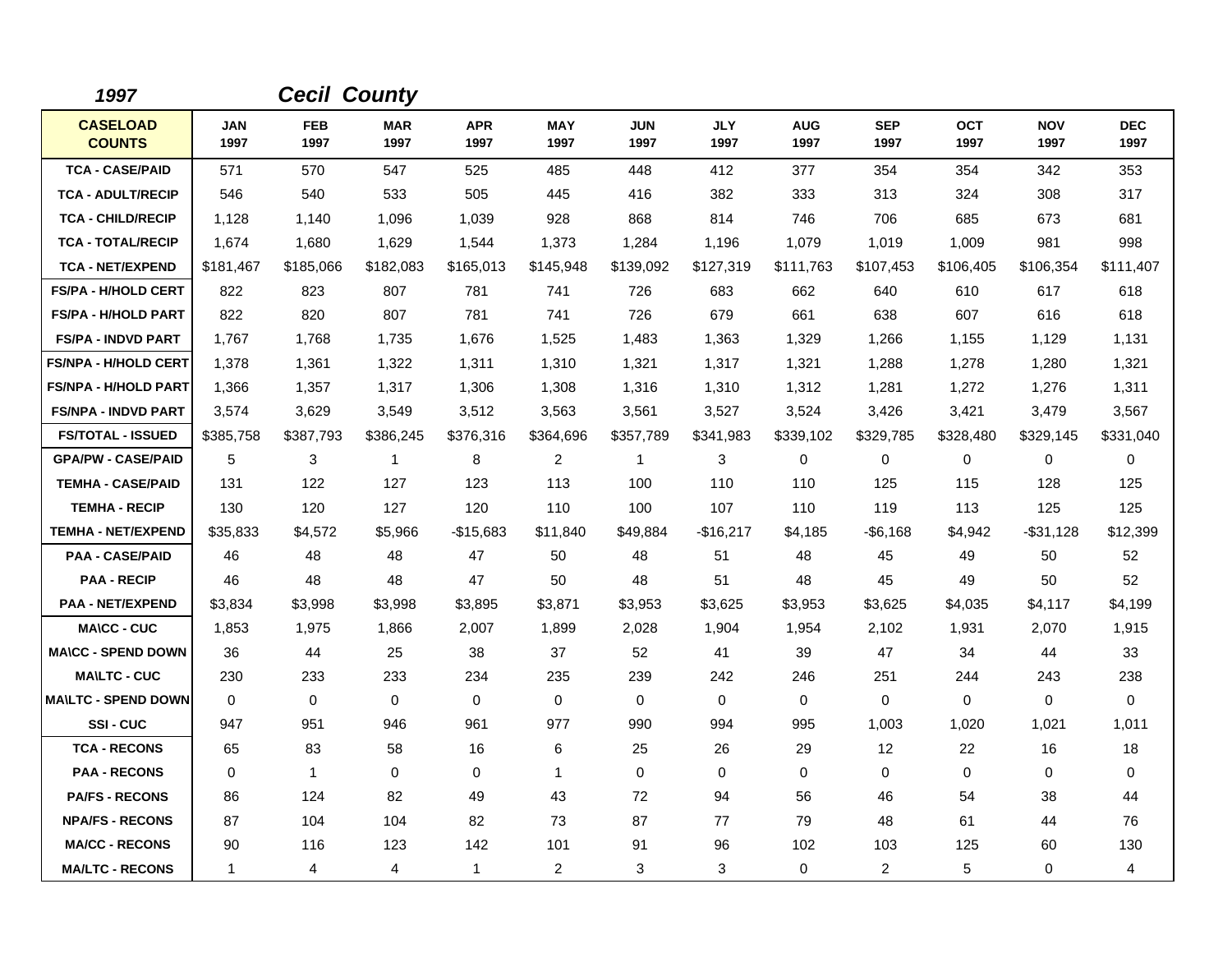| 1998                                   |                    |                    | <b>Cecil County</b> |                    |                    |                    |                    |                    |                    |                    |                    |                    |
|----------------------------------------|--------------------|--------------------|---------------------|--------------------|--------------------|--------------------|--------------------|--------------------|--------------------|--------------------|--------------------|--------------------|
| <b>APPLICATIONS</b><br><b>ACTIVITY</b> | <b>JAN</b><br>1998 | <b>FEB</b><br>1998 | <b>MAR</b><br>1998  | <b>APR</b><br>1998 | <b>MAY</b><br>1998 | <b>JUN</b><br>1998 | <b>JLY</b><br>1998 | <b>AUG</b><br>1998 | <b>SEP</b><br>1998 | <b>OCT</b><br>1998 | <b>NOV</b><br>1998 | <b>DEC</b><br>1998 |
| <b>TCA - RECD</b>                      | 120                | 79                 | 79                  | 82                 | 88                 | 97                 | 101                | 102                | 98                 | 83                 | 81                 | 85                 |
| <b>TCA - APPRVD</b>                    | 46                 | 46                 | 27                  | 35                 | 21                 | 31                 | 37                 | 29                 | 29                 | 26                 | 22                 | 36                 |
| <b>TCA - N/APPRVD</b>                  | 73                 | 77                 | 55                  | 76                 | 73                 | 66                 | 100                | 82                 | 81                 | 73                 | 67                 | 79                 |
| <b>TCA - CLOSED</b>                    | 69                 | 59                 | 54                  | 66                 | 62                 | 66                 | 51                 | 63                 | 42                 | 40                 | 49                 | 42                 |
| <b>FS/PA - RECD</b>                    | 22                 | 15                 | 22                  | 23                 | 16                 | 13                 | 18                 | 19                 | 19                 | 21                 | 23                 | 16                 |
| <b>FS/PA - APPRVD</b>                  | 22                 | 13                 | 9                   | 23                 | 8                  | 12                 | 16                 | 12                 | 19                 | 17                 | 18                 | 17                 |
| <b>FS/PA - N/APPRVD</b>                | 6                  | $\overline{7}$     | $\overline{7}$      | 13                 | 9                  | 11                 | 11                 | $\overline{7}$     | $\overline{7}$     | $\overline{7}$     | 9                  | 11                 |
| <b>FS/NPA - RECD</b>                   | 237                | 161                | 151                 | 152                | 139                | 180                | 198                | 217                | 184                | 178                | 182                | 195                |
| <b>FS/NPA - APPRVD</b>                 | 141                | 120                | 107                 | 107                | 79                 | 88                 | 133                | 96                 | 127                | 106                | 84                 | 126                |
| <b>FS/NPA - N/APPRVD</b>               | 110                | 83                 | 78                  | 52                 | 65                 | 68                 | 115                | 100                | 117                | 109                | 72                 | 128                |
| <b>TEMHA - RECD</b>                    | 32                 | 24                 | 27                  | 28                 | 28                 | 33                 | 39                 | 31                 | 27                 | 27                 | 31                 | 35                 |
| <b>TEMHA - APPRVD</b>                  | 11                 | 14                 | 8                   | 14                 | 11                 | 9                  | 15                 | 11                 | 13                 | 12                 | 5                  | 15                 |
| <b>TEMHA - N/APPRVD</b>                | 24                 | 16                 | 22                  | 25                 | 15                 | 17                 | 30                 | 26                 | 25                 | 25                 | 18                 | 28                 |
| <b>TEMHA - CLOSED</b>                  | 13                 | 11                 | 14                  | 15                 | 20                 | 17                 | 17                 | 15                 | 12                 | 13                 | 15                 | 17                 |
| <b>PAA - RECD</b>                      | $\overline{c}$     | 0                  | 0                   | $\mathbf{1}$       | 0                  | 1                  | $\mathbf{1}$       | 0                  | $\mathbf{1}$       | $\mathbf{1}$       | $\overline{c}$     | $\mathbf{1}$       |
| <b>PAA - APPRVD</b>                    | $\mathbf{1}$       | 2                  | 0                   | 1                  | 0                  | 1                  | 1                  | 0                  | 0                  | 1                  | 3                  | 3                  |
| <b>PAA - N/APPRVD</b>                  | 0                  | 0                  | 0                   | 0                  | 0                  | 0                  | 0                  | 0                  | $\mathbf 0$        | 0                  | $\mathbf{1}$       | 0                  |
| <b>PAA - CLOSED</b>                    | 4                  | $\mathbf 0$        | 2                   | $\Omega$           | $\mathbf{1}$       | 2                  | $\mathbf{1}$       | $\mathbf 1$        | $\mathbf{1}$       | 2                  | 3                  | $\overline{a}$     |
| <b>MA/CC - RECD</b>                    | 415                | 380                | 333                 | 339                | 333                | 407                | 442                | 357                | 399                | 407                | 372                | 403                |
| <b>MA/CC - APPRVD</b>                  | 237                | 267                | 260                 | 219                | 252                | 260                | 373                | 241                | 331                | 352                | 310                | 308                |
| <b>MA/CC - OTO</b>                     | 0                  | 0                  | 4                   | $\mathbf{1}$       | 0                  | 0                  | $\mathbf 0$        | 0                  | 0                  | $\overline{2}$     | 0                  | $\overline{2}$     |
| <b>MA/CC - N/APPRVD</b>                | 28                 | 211                | 179                 | 169                | 170                | 174                | 218                | 146                | 171                | 185                | 176                | 181                |
| <b>MA/LTC - RECD</b>                   | 13                 | 20                 | 9                   | 15                 | 12                 | 18                 | 11                 | 17                 | 10                 | 11                 | 14                 | 18                 |
| <b>MA/LTC - APPRVD</b>                 | 12                 | 11                 | 21                  | 9                  | 14                 | 14                 | $\overline{7}$     | 5                  | $\overline{7}$     | 9                  | $\overline{7}$     | 15                 |
| <b>MA/LTC - OTO</b>                    | 0                  | 0                  | $\mathbf 0$         | 0                  | 0                  | 0                  | $\mathbf 0$        | 0                  | $\mathbf 0$        | 0                  | 0                  | 0                  |
| <b>MA/LTC - N/APPRVD</b>               | 28                 | 16                 | 29                  | 15                 | 23                 | 18                 | 15                 | 13                 | 19                 | 13                 | 17                 | 21                 |
| <b>SSI-RECD</b>                        | 9                  | 5                  | 8                   | 9                  | 11                 | 5                  | 10                 | 11                 | 13                 | $\mathbf 1$        | 8                  | 14                 |
| <b>SSI-APPRVD</b>                      | 21                 | 18                 | 22                  | 22                 | 27                 | 11                 | 24                 | 19                 | 30                 | 4                  | 20                 | 30                 |
| SSI-OTO                                | 0                  | $\mathbf{1}$       | 0                   | 0                  | 0                  | 0                  | 0                  | 0                  | 0                  | 0                  | 0                  | 0                  |
| <b>SSI-N/APPRVD</b>                    | 9                  | 6                  | 8                   | 3                  | 5                  | $\overline{c}$     | 2                  | 6                  | $\overline{4}$     | 5                  | $\overline{2}$     | 16                 |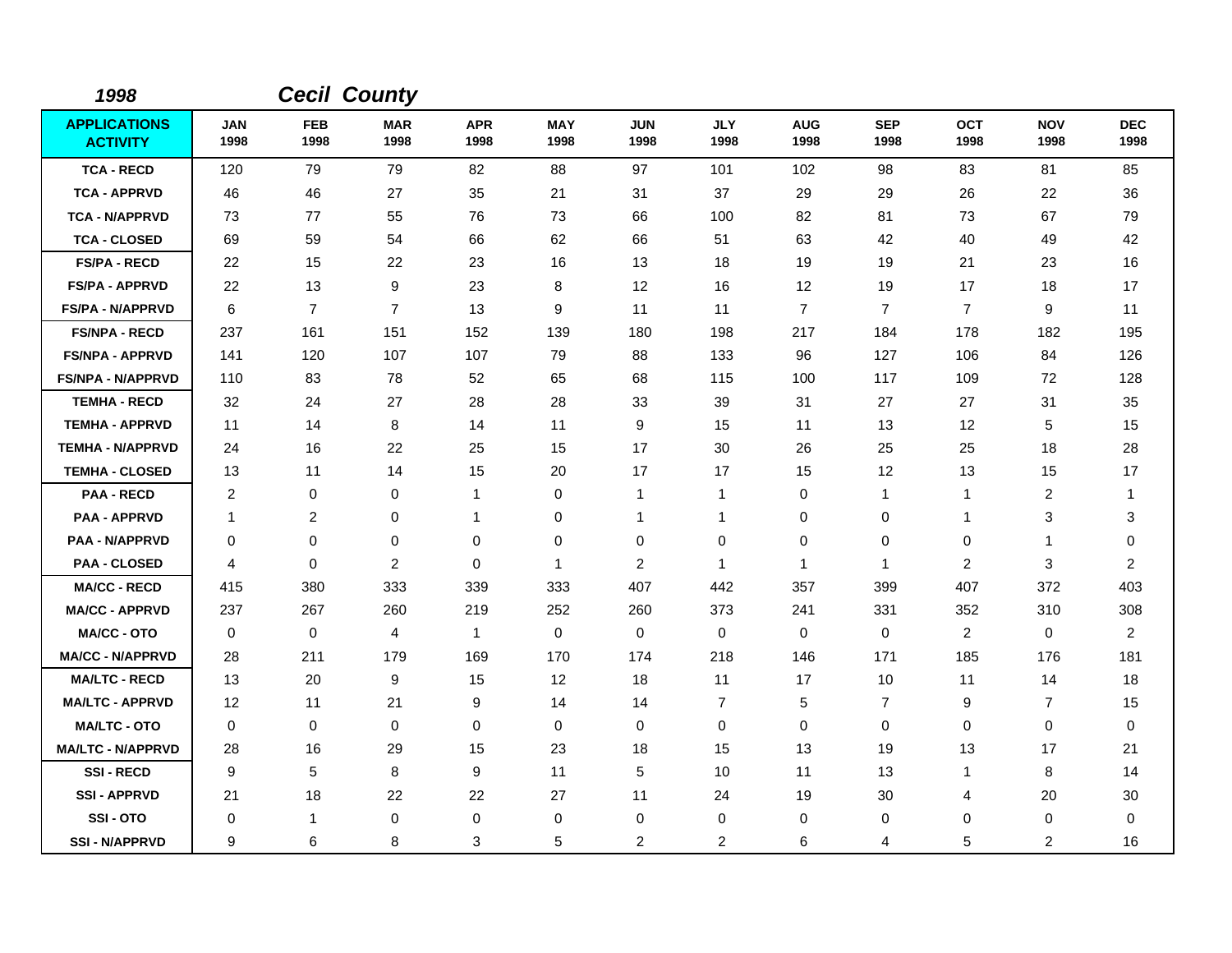| 1998                             |                    | <b>Cecil County</b> |                    |                    |                    |                    |                    |                    |                    |                    |                    |                    |
|----------------------------------|--------------------|---------------------|--------------------|--------------------|--------------------|--------------------|--------------------|--------------------|--------------------|--------------------|--------------------|--------------------|
| <b>CASELOAD</b><br><b>COUNTS</b> | <b>JAN</b><br>1998 | <b>FEB</b><br>1998  | <b>MAR</b><br>1998 | <b>APR</b><br>1998 | <b>MAY</b><br>1998 | <b>JUN</b><br>1998 | <b>JLY</b><br>1998 | <b>AUG</b><br>1998 | <b>SEP</b><br>1998 | <b>OCT</b><br>1998 | <b>NOV</b><br>1998 | <b>DEC</b><br>1998 |
| <b>TCA - CASE/PAID</b>           | 354                | 357                 | 339                | 325                | 300                | 279                | 275                | 257                | 259                | 254                | 239                | 253                |
| <b>TCA - ADULT/RECIP</b>         | 686                | 323                 | 294                | 280                | 250                | 230                | 200                | 192                | 187                | 187                | 173                | 186                |
| <b>TCA - CHILD/RECIP</b>         | 311                | 669                 | 626                | 610                | 557                | 506                | 439                | 449                | 448                | 445                | 420                | 456                |
| <b>TCA - TOTAL/RECIP</b>         | 997                | 992                 | 920                | 890                | 807                | 736                | 639                | 641                | 635                | 632                | 593                | 642                |
| <b>TCA - NET/EXPEND</b>          | \$103,605          | \$106.166           | \$107,565          | \$93,863           | \$85,630           | \$77.146           | \$70,511           | \$71,016           | \$73,163           | \$70,488           | \$64,804           | \$83,322           |
| <b>FS/PA - H/HOLD CERT</b>       | 619                | 615                 | 609                | 599                | 583                | 559                | 557                | 544                | 546                | 552                | 544                | 530                |
| <b>FS/PA - H/HOLD PART</b>       | 617                | 612                 | 607                | 596                | 581                | 558                | 555                | 542                | 542                | 551                | 541                | 529                |
| <b>FS/PA - INDVD PART</b>        | 1,156              | 1,108               | 1.114              | 1,087              | 1,024              | 961                | 929                | 888                | 864                | 901                | 863                | 822                |
| <b>FS/NPA - H/HOLD CERT</b>      | 1,331              | 1,351               | 1,332              | 1,321              | 1,296              | 1,289              | 1,244              | 1,200              | 1,198              | 1,185              | 1,157              | 1,164              |
| <b>FS/NPA - H/HOLD PART</b>      | 1,325              | 1,345               | 1,325              | 1,316              | 1,293              | 1,282              | 1,235              | 1,195              | 1,189              | 1,176              | 1,152              | 1,156              |
| <b>FS/NPA - INDVD PART</b>       | 3,589              | 3.673               | 3,594              | 3,576              | 3,538              | 3,499              | 3,402              | 3,254              | 3,280              | 3,208              | 3,160              | 3,184              |
| <b>FS/TOTAL - ISSUED</b>         | \$329,304          | \$337,703           | \$330,165          | \$326,051          | \$318,980          | \$309,757          | \$292,550          | \$278,276          | \$276,663          | \$290,267          | \$282,436          | \$280,788          |
| <b>GPA/PW - CASE/PAID</b>        | 0                  | 0                   | 0                  | 0                  | 0                  | $\Omega$           | $\mathbf 0$        | $\Omega$           | $\Omega$           | $\Omega$           | 0                  | $\Omega$           |
| <b>TEMHA - CASE/PAID</b>         | 130                | 137                 | 126                | 126                | 129                | 129                | 122                | 126                | 131                | 132                | 123                | 128                |
| <b>TEMHA - RECIP</b>             | 130                | 137                 | 126                | 123                | 129                | 129                | 116                | 124                | 130                | 132                | 121                | 128                |
| <b>TEMHA - NET/EXPEND</b>        | (\$24,174)         | (\$9,985)           | \$29,760           | \$122,359          | (\$19,401)         | \$49,572           | (\$53,648)         | \$39,562           | \$29,231           | \$25,131           | (\$37,061)         | \$29,732           |
| <b>PAA - CASE/PAID</b>           | 51                 | 55                  | 51                 | 52                 | 51                 | 51                 | 51                 | 49                 | 48                 | 48                 | 49                 | 50                 |
| <b>PAA - RECIP</b>               | 51                 | 55                  | 51                 | 52                 | 51                 | 51                 | 51                 | 49                 | 48                 | 48                 | 49                 | 50                 |
| <b>PAA - NET/EXPEND</b>          | \$4,196            | \$4,424             | \$4,178            | \$4,096            | \$3,440            | \$4,096            | \$3,590            | \$3,850            | \$3,932            | \$3,850            | \$3,932            | \$4,092            |
| <b>MA\CC - CUC</b>               | 1,969              | 2,168               | 2,074              | 2,245              | 2,125              | 2,310              | 2,268              | 2,268              | 2,512              | 2,471              | 2,687              | 2,558              |
| <b>MA\CC - SPEND DOWN</b>        | 37                 | 41                  | 21                 | 36                 | 33                 | 42                 | 38                 | 35                 | 42                 | 35                 | 40                 | 32                 |
| <b>MAILTC - CUC</b>              | 233                | 225                 | 225                | 224                | 219                | 231                | 226                | 226                | 226                | 228                | 227                | 229                |
| <b>MA\LTC - SPEND DOWN</b>       | $\mathbf 0$        | $\mathbf 0$         | $\mathbf 0$        | 0                  | $\mathbf 0$        | $\mathbf 0$        | $\Omega$           | $\mathbf 0$        | $\mathbf 0$        | 0                  | 0                  | 0                  |
| <b>SSI-CUC</b>                   | 1,022              | 1,034               | 1,020              | 1,038              | 1,040              | 1,040              | 1,049              | 1,060              | 1,085              | 1,075              | 1,092              | 1,080              |
| <b>TCA - RECONS</b>              | 21                 | 13                  | 13                 | 8                  | $\overline{7}$     | 8                  | 14                 | 12                 | 12                 | 14                 | 15                 | 22                 |
| <b>PAA - RECONS</b>              | $\mathbf 1$        | 0                   | $\mathbf 0$        | $\mathbf{1}$       | $\mathbf 0$        | 0                  | $\mathbf 0$        | 0                  | $\mathbf{1}$       | 0                  | 0                  | $\mathbf{1}$       |
| <b>PA/FS - RECONS</b>            | 49                 | 56                  | 43                 | 40                 | 54                 | 52                 | 51                 | 46                 | 45                 | 42                 | 49                 | 59                 |
| <b>NPA/FS - RECONS</b>           | 66                 | 70                  | 67                 | 48                 | 74                 | 61                 | 74                 | 50                 | 72                 | 57                 | 80                 | 96                 |
| <b>MA/CC - RECONS</b>            | 99                 | 99                  | 108                | 135                | 96                 | 104                | 124                | 110                | 130                | 129                | 140                | 146                |
| <b>MA/LTC - RECONS</b>           | 2                  | 0                   | $\mathbf{1}$       | 3                  | $\overline{7}$     | 3                  | 3                  | 4                  | 3                  | $\mathbf{1}$       | 3                  | 4                  |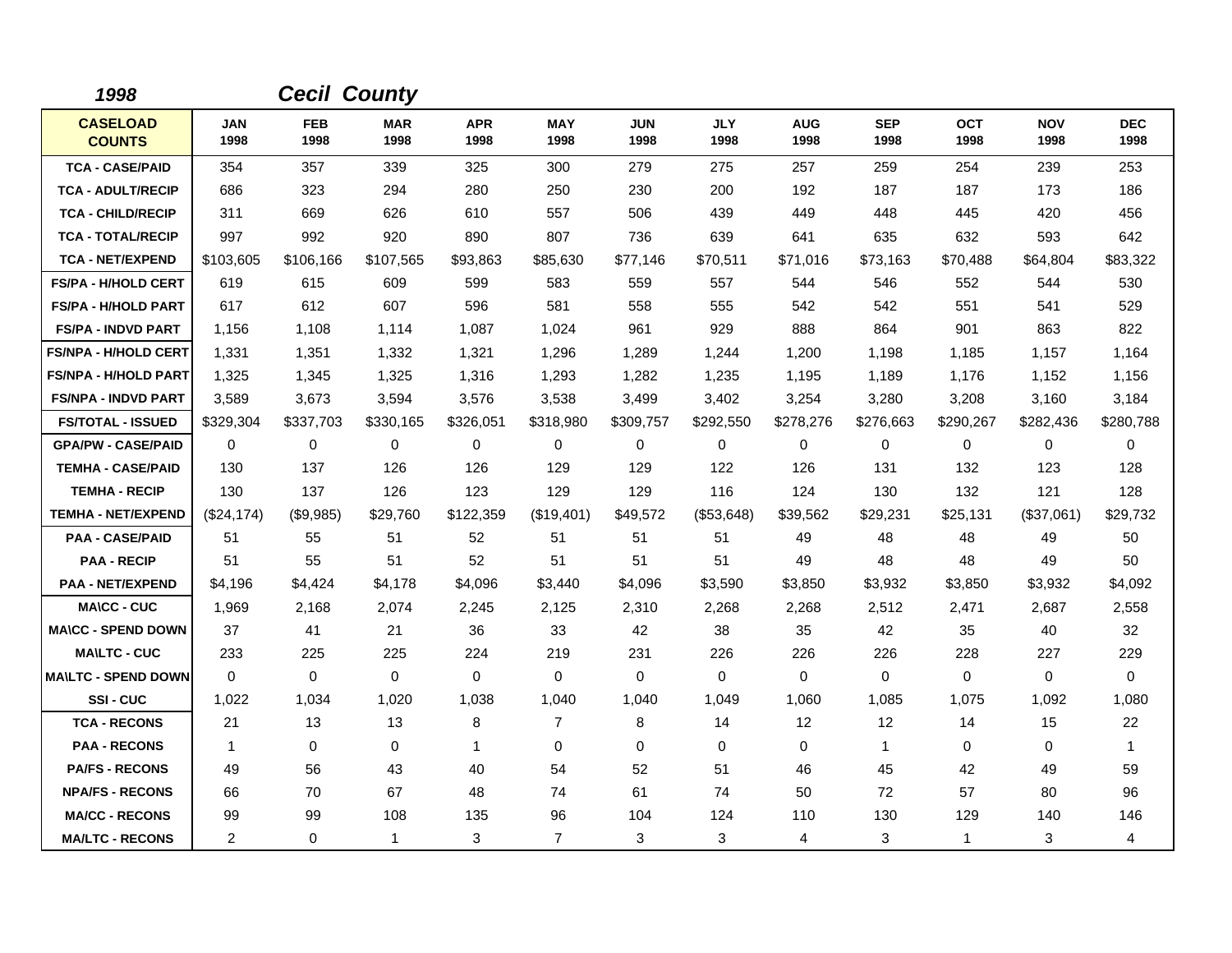| 1999                                   |                    |                    | <b>Cecil County</b> |                    |                    |                    |                    |                         |                    |                    |                    |                    |
|----------------------------------------|--------------------|--------------------|---------------------|--------------------|--------------------|--------------------|--------------------|-------------------------|--------------------|--------------------|--------------------|--------------------|
| <b>APPLICATIONS</b><br><b>ACTIVITY</b> | <b>JAN</b><br>1999 | <b>FEB</b><br>1999 | <b>MAR</b><br>1999  | <b>APR</b><br>1999 | <b>MAY</b><br>1999 | <b>JUN</b><br>1999 | <b>JLY</b><br>1999 | <b>AUG</b><br>1999      | <b>SEP</b><br>1999 | <b>OCT</b><br>1999 | <b>NOV</b><br>1999 | <b>DEC</b><br>1999 |
| <b>TCA - RECD</b>                      | 102                | 72                 | 93                  | 70                 | 66                 | 99                 | 99                 | 95                      | 99                 | 80                 | 80                 | 74                 |
| <b>TCA - APPRVD</b>                    | 28                 | 22                 | 29                  | 28                 | 17                 | 29                 | 31                 | 32                      | 38                 | 26                 | 21                 | 22                 |
| <b>TCA - N/APPRVD</b>                  | 80                 | 57                 | 82                  | 58                 | 53                 | 57                 | 67                 | 77                      | 75                 | 77                 | 59                 | 84                 |
| <b>TCA - CLOSED</b>                    | 32                 | 38                 | 48                  | 53                 | 36                 | 35                 | 36                 | 30                      | 25                 | 39                 | 46                 | 38                 |
| <b>FS/PA - RECD</b>                    | 18                 | 18                 | 30                  | 18                 | 15                 | 26                 | 21                 | 21                      | 19                 | 32                 | 20                 | 18                 |
| <b>FS/PA - APPRVD</b>                  | 12                 | 14                 | 19                  | 14                 | 9                  | 14                 | 15                 | 16                      | 21                 | 18                 | 17                 | 15                 |
| <b>FS/PA - N/APPRVD</b>                | $\mathbf{1}$       | 8                  | 8                   | $\overline{7}$     | 6                  | 10                 | $12 \,$            | 10                      | 9                  | 9                  | 14                 | 4                  |
| <b>FS/NPA - RECD</b>                   | 226                | 174                | 200                 | 137                | 159                | 178                | 197                | 225                     | 221                | 192                | 190                | 177                |
| <b>FS/NPA - APPRVD</b>                 | 114                | 130                | 118                 | 100                | 80                 | 103                | 114                | 117                     | 122                | 114                | 120                | 110                |
| <b>FS/NPA - N/APPRVD</b>               | 115                | 88                 | 91                  | 94                 | 71                 | 85                 | 89                 | 100                     | 123                | 114                | 97                 | 119                |
| <b>TEMHA - RECD</b>                    | 24                 | 27                 | 39                  | 23                 | 33                 | 25                 | 27                 | 31                      | 26                 | 23                 | 34                 | 29                 |
| <b>TEMHA - APPRVD</b>                  | 6                  | 4                  | 13                  | 14                 | 9                  | $\overline{7}$     | 14                 | 8                       | 8                  | $\overline{7}$     | 13                 | 13                 |
| <b>TEMHA - N/APPRVD</b>                | 21                 | 24                 | 24                  | 21                 | 23                 | 27                 | 18                 | 22                      | 22                 | 22                 | 24                 | 22                 |
| <b>TEMHA - CLOSED</b>                  | 21                 | 10                 | 9                   | 17                 | 20                 | 22                 | 8                  | 12                      | 17                 | 23                 | 7                  | 15                 |
| <b>PAA - RECD</b>                      | 0                  | $\mathbf{1}$       | $\mathbf{1}$        | 2                  | $\mathbf{1}$       | 0                  | $\mathbf 1$        | $\overline{2}$          | $\mathbf 1$        | 0                  | 0                  | 0                  |
| <b>PAA - APPRVD</b>                    | 0                  | 0                  | $\overline{c}$      | $\overline{c}$     | $\mathbf{1}$       | 0                  | 0                  | $\overline{\mathbf{c}}$ | $\mathbf 0$        | 0                  | 1                  | $\overline{2}$     |
| <b>PAA - N/APPRVD</b>                  | 0                  | 0                  | 0                   | 0                  | 0                  | 0                  | $\mathbf 1$        | 0                       | 0                  | 0                  | 0                  | 0                  |
| <b>PAA - CLOSED</b>                    | 17                 | $\overline{2}$     | $\mathbf{1}$        | 1                  | $\overline{2}$     | 1                  | $\overline{c}$     | 0                       | $\mathbf{1}$       | $\mathbf 0$        | $\mathbf 0$        | $\overline{2}$     |
| <b>MA/CC - RECD</b>                    | 425                | 406                | 470                 | 349                | 318                | 399                | 364                | 396                     | 430                | 464                | 374                | 390                |
| <b>MA/CC - APPRVD</b>                  | 321                | 344                | 324                 | 322                | 236                | 328                | 292                | 270                     | 329                | 328                | 282                | 303                |
| <b>MA/CC - OTO</b>                     | $\mathbf{1}$       | 0                  | 3                   | 3                  | $\overline{2}$     | 9                  | 5                  | $\overline{2}$          | 5                  | $\overline{2}$     | 0                  | 0                  |
| <b>MA/CC - N/APPRVD</b>                | 201                | 203                | 242                 | 195                | 179                | 184                | 236                | 242                     | 231                | 267                | 253                | 246                |
| <b>MA/LTC - RECD</b>                   | 14                 | 10                 | 19                  | 14                 | 12                 | 12                 | 22                 | 16                      | 19                 | 13                 | 15                 | 10                 |
| <b>MA/LTC - APPRVD</b>                 | 9                  | 14                 | $\overline{7}$      | 16                 | $\,6$              | 8                  | 6                  | 8                       | 8                  | 17                 | 21                 | $\overline{7}$     |
| <b>MA/LTC - OTO</b>                    | 0                  | 0                  | $\mathbf 0$         | $\mathbf 0$        | $\mathbf 0$        | 0                  | $\mathbf 0$        | 0                       | $\mathbf 0$        | $\mathbf 0$        | 0                  | $\pmb{0}$          |
| <b>MA/LTC - N/APPRVD</b>               | 22                 | 21                 | 11                  | 20                 | 17                 | 10                 | 14                 | 29                      | 17                 | 27                 | 16                 | 17                 |
| <b>SSI-RECD</b>                        | 13                 | 3                  | $\overline{7}$      | 10                 | 8                  | 11                 | 5                  | 17                      | 9                  | 6                  | 12                 | 4                  |
| <b>SSI - APPRVD</b>                    | 24                 | 18                 | 16                  | 26                 | 30                 | 18                 | 10                 | 22                      | 24                 | 15                 | 27                 | 8                  |
| SSI-OTO                                | 0                  | 0                  | 0                   | 0                  | 0                  | 0                  | 0                  | 0                       | 0                  | 0                  | 0                  | 0                  |
| <b>SSI - N/APPRVD</b>                  | 6                  | 1                  | 0                   | 6                  | 14                 | 9                  | 8                  | 8                       | 10                 | $\overline{7}$     | 10                 | $\overline{7}$     |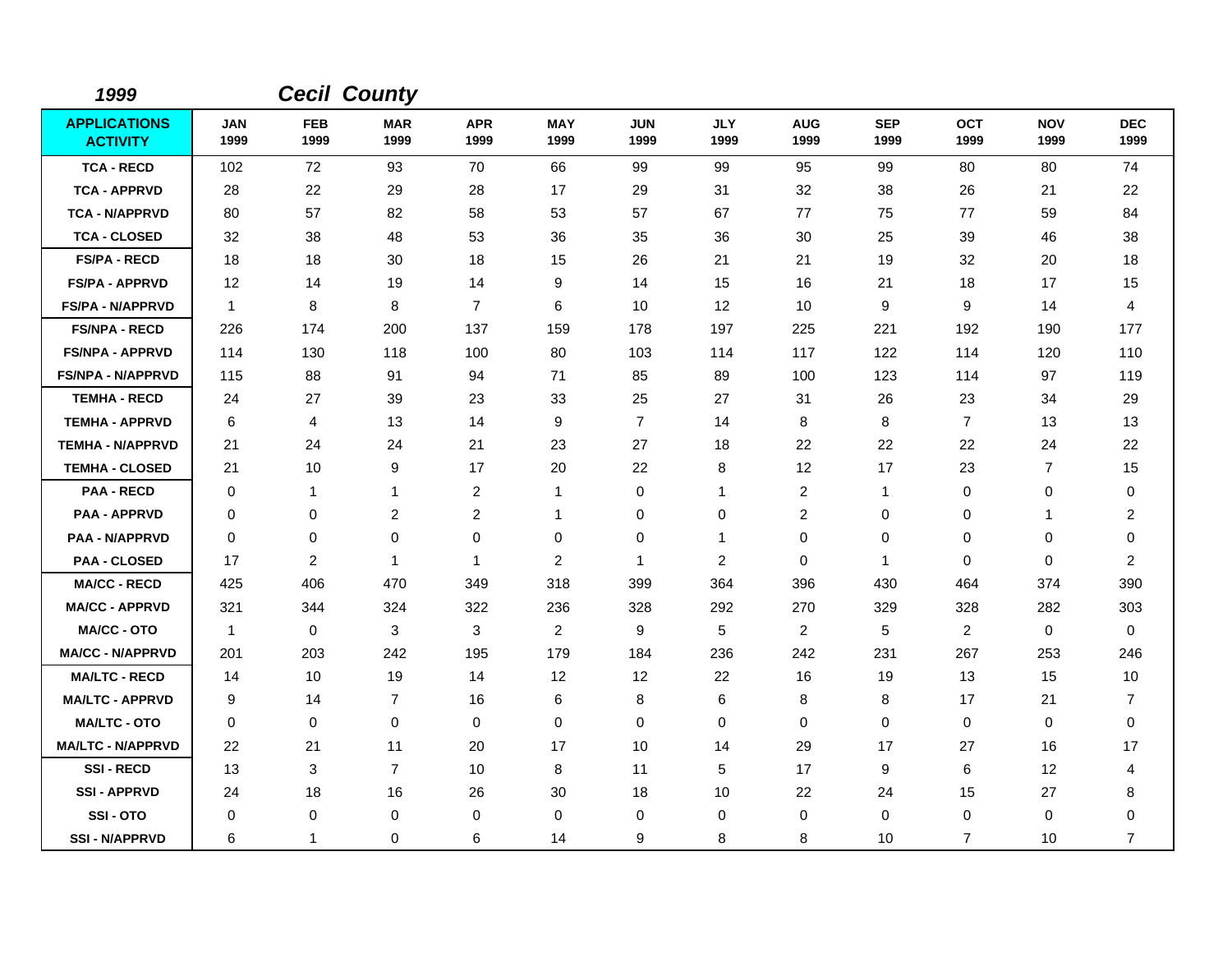| 1999                             |                    |                    | <b>Cecil County</b> |                    |                    |                    |                    |                    |                    |                    |                    |                    |
|----------------------------------|--------------------|--------------------|---------------------|--------------------|--------------------|--------------------|--------------------|--------------------|--------------------|--------------------|--------------------|--------------------|
| <b>CASELOAD</b><br><b>COUNTS</b> | <b>JAN</b><br>1999 | <b>FEB</b><br>1999 | <b>MAR</b><br>1999  | <b>APR</b><br>1999 | <b>MAY</b><br>1999 | <b>JUN</b><br>1999 | <b>JLY</b><br>1999 | <b>AUG</b><br>1999 | <b>SEP</b><br>1999 | <b>OCT</b><br>1999 | <b>NOV</b><br>1999 | <b>DEC</b><br>1999 |
| <b>TCA - CASE/PAID</b>           | 247                | 244                | 220                 | 210                | 207                | 208                | 214                | 228                | 245                | 243                | 243                | 248                |
| <b>TCA - ADULT/RECIP</b>         | 177                | 165                | 148                 | 146                | 139                | 148                | 150                | 168                | 182                | 174                | 172                | 175                |
| <b>TCA - CHILD/RECIP</b>         | 446                | 418                | 392                 | 377                | 365                | 347                | 348                | 359                | 398                | 412                | 431                | 431                |
| <b>TCA - TOTAL/RECIP</b>         | 623                | 583                | 540                 | 523                | 504                | 495                | 498                | 527                | 580                | 586                | 603                | 606                |
| <b>TCA - NET/EXPEND</b>          | \$73,610           | \$69,096           | \$62,322            | \$58,996           | \$59,099           | \$56,226           | \$64,171           | \$63,269           | \$67,780           | \$73,422           | \$74,027           | \$90,601           |
| <b>FS/PA - H/HOLD CERT</b>       | 509                | 510                | 503                 | 487                | 488                | 488                | 487                | 497                | 505                | 493                | 491                | 500                |
| <b>FS/PA - H/HOLD PART</b>       | 508                | 507                | 500                 | 483                | 487                | 488                | 487                | 496                | 504                | 492                | 489                | 500                |
| <b>FS/PA - INDVD PART</b>        | 806                | 794                | 774                 | 734                | 725                | 731                | 726                | 963                | 775                | 774                | 758                | 790                |
| <b>FS/NPA - H/HOLD CERT</b>      | 1,143              | 1,133              | 1,102               | 1,059              | 989                | 958                | 921                | 908                | 901                | 899                | 905                | 895                |
| <b>FS/NPA - H/HOLD PART</b>      | 1,134              | 1,131              | 1,092               | 1,049              | 985                | 948                | 917                | 902                | 895                | 892                | 902                | 891                |
| <b>FS/NPA - INDVD PART</b>       | 3,081              | 3,068              | 2,956               | 2,843              | 2,690              | 2,569              | 2,477              | 2,412              | 2,392              | 2,346              | 2,368              | 2,324              |
| <b>FS/TOTAL - ISSUED</b>         | \$271,386          | \$273,184          | \$262,604           | \$251,278          | \$237,319          | \$227,521          | \$220,469          | \$219,315          | \$216,521          | \$220,413          | \$219,590          | \$221,176          |
| <b>GPA/PW - CASE/PAID</b>        | $\mathbf 0$        | 0                  | 0                   | 0                  | 0                  | 0                  | 0                  | 0                  | 0                  | 0                  | $\mathbf 0$        | 0                  |
| <b>TEMHA - CASE/PAID</b>         | 114                | 108                | 118                 | 123                | 119                | 96                 | 120                | 111                | 105                | 99                 | 108                | 112                |
| <b>TEMHA - RECIP</b>             | 109                | 107                | 116                 | 120                | 113                | 96                 | 119                | 111                | 102                | 98                 | 106                | 109                |
| <b>TEMHA - NET/EXPEND</b>        | \$9,931            | \$29,715           | \$7,210             | (\$11,614)         | \$26,024           | \$40,257           | (\$18,516)         | \$19,065           | \$7,598            | \$11,244           | \$5,742            | (\$21,023)         |
| <b>PAA - CASE/PAID</b>           | 31                 | 31                 | 31                  | 34                 | 35                 | 31                 | 29                 | 32                 | 32                 | 31                 | 33                 | 34                 |
| <b>PAA - RECIP</b>               | 30                 | 30                 | 31                  | 34                 | 35                 | 31                 | 29                 | 32                 | 32                 | 31                 | 33                 | 34                 |
| <b>PAA - NET/EXPEND</b>          | \$2,542            | \$2,542            | \$2,542             | (\$1,212)          | \$6,460            | \$2,542            | \$2,214            | \$2,624            | \$2,624            | \$2,542            | \$2,706            | \$2,788            |
| <b>MA\CC - CUC</b>               | 2,660              | 2,879              | 2,785               | 3,003              | 2,880              | 3,080              | 2,939              | 2,901              | 3,107              | 2,975              | 3,117              | 2,971              |
| <b>MA\CC - SPEND DOWN</b>        | 29                 | 41                 | 26                  | 42                 | 39                 | 51                 | 50                 | 40                 | 49                 | 31                 | 40                 | 27                 |
| <b>MAILTC - CUC</b>              | 224                | 227                | 224                 | 222                | 216                | 216                | 211                | 205                | 207                | 213                | 224                | 227                |
| <b>MA\LTC - SPEND DOWN</b>       | $\mathbf 0$        | $\mathbf 0$        | $\mathbf 0$         | 0                  | 0                  | 0                  | 0                  | 0                  | 0                  | 0                  | $\mathbf 0$        | 0                  |
| <b>SSI-CUC</b>                   | 1,105              | 1,117              | 1,118               | 1,134              | 1,122              | 1,137              | 1,121              | 1,135              | 1,151              | 1,126              | 1,137              | 1,130              |
| <b>TCA - RECONS</b>              | 20                 | 28                 | 23                  | 29                 | 24                 | 31                 | 35                 | 24                 | 27                 | 32                 | 15                 | 18                 |
| <b>PAA - RECONS</b>              | $\mathbf 0$        | 0                  | $\mathbf 0$         | 0                  | 0                  | 0                  | 0                  | $\mathbf{1}$       | $\mathbf 0$        | 0                  | $\mathbf{1}$       | 0                  |
| <b>PA/FS - RECONS</b>            | 51                 | 69                 | 64                  | 63                 | 66                 | 83                 | 95                 | 69                 | 54                 | 59                 | 65                 | 77                 |
| <b>NPA/FS - RECONS</b>           | 122                | 166                | 129                 | 148                | 103                | 123                | 102                | 112                | 76                 | 85                 | 88                 | 99                 |
| <b>MA/CC - RECONS</b>            | 173                | 179                | 142                 | 210                | 237                | 207                | 255                | 245                | 192                | 241                | 221                | 229                |
| <b>MA/LTC - RECONS</b>           | 0                  | $\mathbf{1}$       | 4                   | 4                  | 6                  | $\overline{4}$     | 9                  | 6                  | $\overline{c}$     | $\overline{2}$     | $\overline{7}$     | 6                  |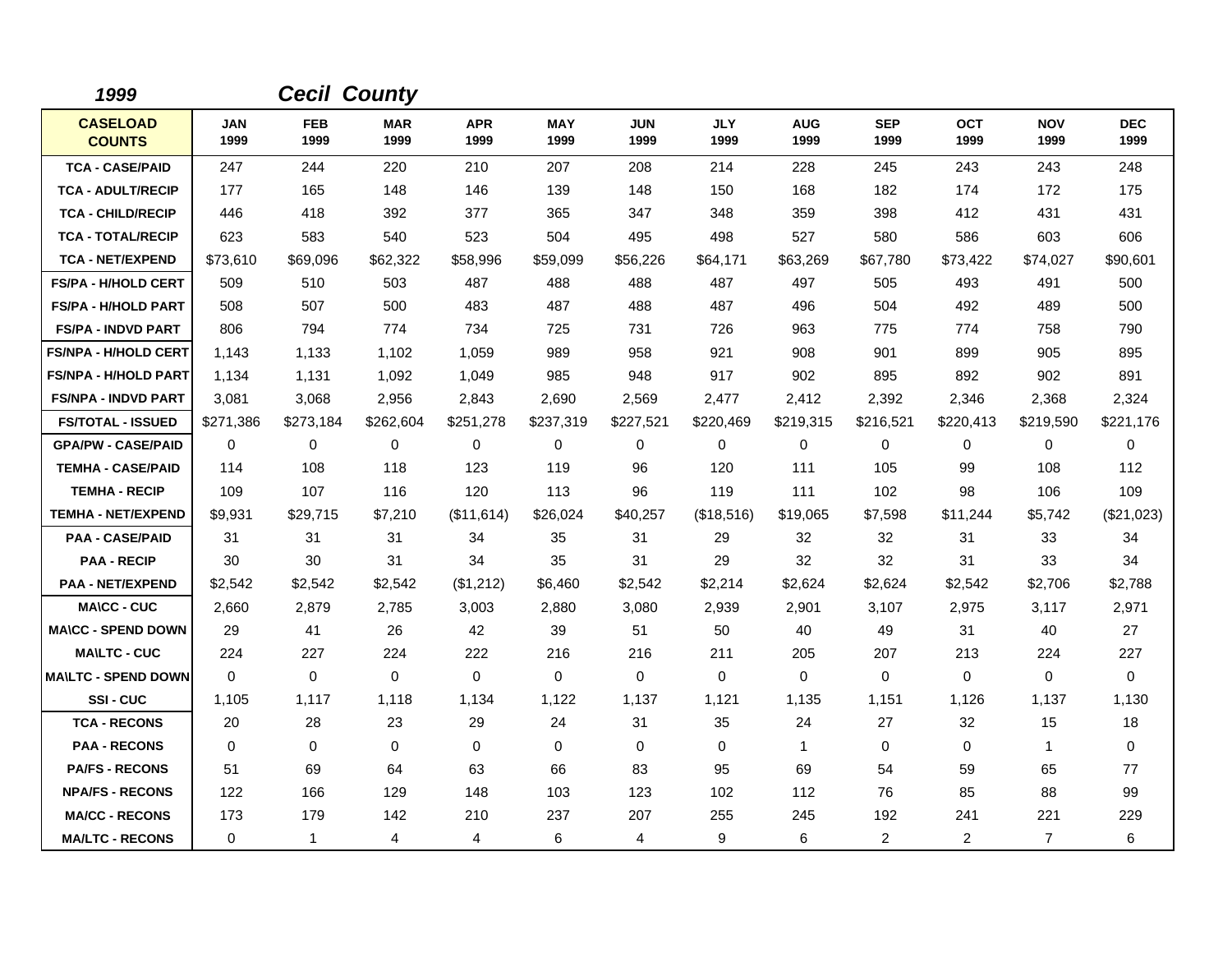| 2000                                   |                    |                    | <b>Cecil County</b> |                    |                    |                    |                         |                    |                    |                    |                    |                    |
|----------------------------------------|--------------------|--------------------|---------------------|--------------------|--------------------|--------------------|-------------------------|--------------------|--------------------|--------------------|--------------------|--------------------|
| <b>APPLICATIONS</b><br><b>ACTIVITY</b> | <b>JAN</b><br>2000 | <b>FEB</b><br>2000 | <b>MAR</b><br>2000  | <b>APR</b><br>2000 | <b>MAY</b><br>2000 | <b>JUN</b><br>2000 | <b>JLY</b><br>2000      | <b>AUG</b><br>2000 | <b>SEP</b><br>2000 | <b>OCT</b><br>2000 | <b>NOV</b><br>2000 | <b>DEC</b><br>2000 |
| <b>TCA - RECD</b>                      | 76                 | 77                 | 85                  | 73                 | 66                 | 84                 | 72                      | 82                 | 91                 | 84                 | 84                 | 54                 |
| <b>TCA - APPRVD</b>                    | 18                 | 32                 | 26                  | 29                 | 30                 | 32                 | 32                      | 42                 | 25                 | 38                 | 22                 | 28                 |
| <b>TCA - N/APPRVD</b>                  | 69                 | 68                 | 64                  | 50                 | 62                 | 46                 | 49                      | 74                 | 65                 | 72                 | 62                 | 71                 |
| <b>TCA - CLOSED</b>                    | 37                 | 32                 | 29                  | 37                 | 33                 | 41                 | 30                      | 27                 | 42                 | 40                 | 42                 | 36                 |
| <b>FS/PA - RECD</b>                    | 28                 | 20                 | 28                  | 17                 | 12                 | 19                 | 22                      | 20                 | 30                 | 18                 | 20                 | 20                 |
| <b>FS/PA - APPRVD</b>                  | 14                 | 20                 | 18                  | 12                 | 9                  | 20                 | 20                      | 14                 | 22                 | 12                 | 13                 | 26                 |
| <b>FS/PA - N/APPRVD</b>                | 14                 | 14                 | 8                   | 6                  | 8                  | 4                  | 8                       | 8                  | 6                  | 10                 | 8                  | 8                  |
| <b>FS/NPA - RECD</b>                   | 165                | 205                | 192                 | 155                | 196                | 178                | 163                     | 228                | 217                | 199                | 191                | 164                |
| <b>FS/NPA - APPRVD</b>                 | 98                 | 130                | 142                 | 96                 | 89                 | 118                | 93                      | 146                | 112                | 120                | 106                | 126                |
| <b>FS/NPA - N/APPRVD</b>               | 116                | 86                 | 110                 | 92                 | 83                 | 93                 | 99                      | 83                 | 126                | 120                | 142                | 113                |
| <b>TEMHA - RECD</b>                    | 38                 | 40                 | 27                  | 22                 | 42                 | 31                 | 36                      | 40                 | 30                 | 35                 | 41                 | 30                 |
| <b>TEMHA - APPRVD</b>                  | 12                 | 9                  | 16                  | 10                 | 9                  | 13                 | 10                      | 13                 | 13                 | 9                  | 17                 | 14                 |
| <b>TEMHA - N/APPRVD</b>                | 36                 | 33                 | 23                  | 23                 | 20                 | 29                 | 19                      | 30                 | 32                 | 19                 | 35                 | 29                 |
| <b>TEMHA - CLOSED</b>                  | 20                 | 11                 | 17                  | 21                 | 12                 | 13                 | 11                      | 18                 | 19                 | 14                 | 12                 | 8                  |
| <b>PAA - RECD</b>                      | $\Omega$           | 0                  | $\mathbf 0$         | $\mathbf 0$        | 0                  | 0                  | $\overline{\mathbf{c}}$ | 0                  | 1                  | 1                  | 0                  | 0                  |
| <b>PAA - APPRVD</b>                    | 0                  | 0                  | $\mathbf 0$         | 0                  | $\mathbf 0$        | 0                  | 1                       | 1                  | $\boldsymbol{2}$   | 0                  | 0                  | 0                  |
| <b>PAA - N/APPRVD</b>                  | 0                  | 0                  | $\mathbf 0$         | 0                  | 0                  | 0                  | 0                       | 0                  | $\pmb{0}$          | 0                  | 0                  | 0                  |
| <b>PAA - CLOSED</b>                    | $\Omega$           | $\mathbf 0$        | $\overline{1}$      | 1                  | $\mathbf 0$        | 0                  | $\overline{c}$          | $\mathbf{1}$       | $\mathbf 0$        | $\mathbf{1}$       | 1                  | -1                 |
| <b>MA/CC - RECD</b>                    | 363                | 387                | 410                 | 352                | 434                | 455                | 332                     | 483                | 445                | 445                | 397                | 366                |
| <b>MA/CC - APPRVD</b>                  | 248                | 299                | 313                 | 291                | 289                | 293                | 236                     | 331                | 329                | 302                | 232                | 263                |
| <b>MA/CC - OTO</b>                     | $\mathbf{1}$       | $\overline{7}$     | $\overline{2}$      | $\mathbf{1}$       | $\overline{4}$     | $\overline{7}$     | $\overline{2}$          | 0                  | $\overline{2}$     | 4                  | $\overline{2}$     | 4                  |
| <b>MA/CC - N/APPRVD</b>                | 270                | 247                | 277                 | 215                | 233                | 239                | 188                     | 238                | 240                | 240                | 213                | 247                |
| <b>MA/LTC - RECD</b>                   | 10                 | 16                 | 11                  | 13                 | 12                 | 19                 | 11                      | 13                 | 15                 | 12                 | 13                 | 11                 |
| <b>MA/LTC - APPRVD</b>                 | 12                 | 15                 | 15                  | 8                  | $\sqrt{5}$         | 8                  | 5                       | 8                  | 9                  | 5                  | $\overline{7}$     | 12                 |
| <b>MA/LTC - OTO</b>                    | 0                  | 0                  | $\mathbf 0$         | 0                  | $\mathbf 0$        | 0                  | $\mathbf 0$             | $\mathbf 0$        | $\mathbf 0$        | $\mathbf 0$        | 0                  | 0                  |
| <b>MA/LTC - N/APPRVD</b>               | 15                 | 16                 | 24                  | 14                 | 12                 | 17                 | 16                      | 24                 | 24                 | 12                 | 22                 | 18                 |
| <b>SSI-RECD</b>                        | 6                  | 6                  | 8                   | 9                  | 16                 | 11                 | 11                      | 13                 | 9                  | 10                 | 5                  | $\mathbf 5$        |
| <b>SSI-APPRVD</b>                      | 17                 | 23                 | 29                  | 21                 | 23                 | 20                 | 25                      | 35                 | 17                 | 18                 | 9                  | 17                 |
| SSI-OTO                                | $\Omega$           | 0                  | 0                   | 0                  | $\overline{c}$     | 0                  | 0                       | 0                  | 0                  | 0                  | 0                  | 0                  |
| <b>SSI-N/APPRVD</b>                    | 6                  | 13                 | 9                   | 7                  | 3                  | 8                  | 9                       | 3                  | 4                  | 5                  | 1                  | 8                  |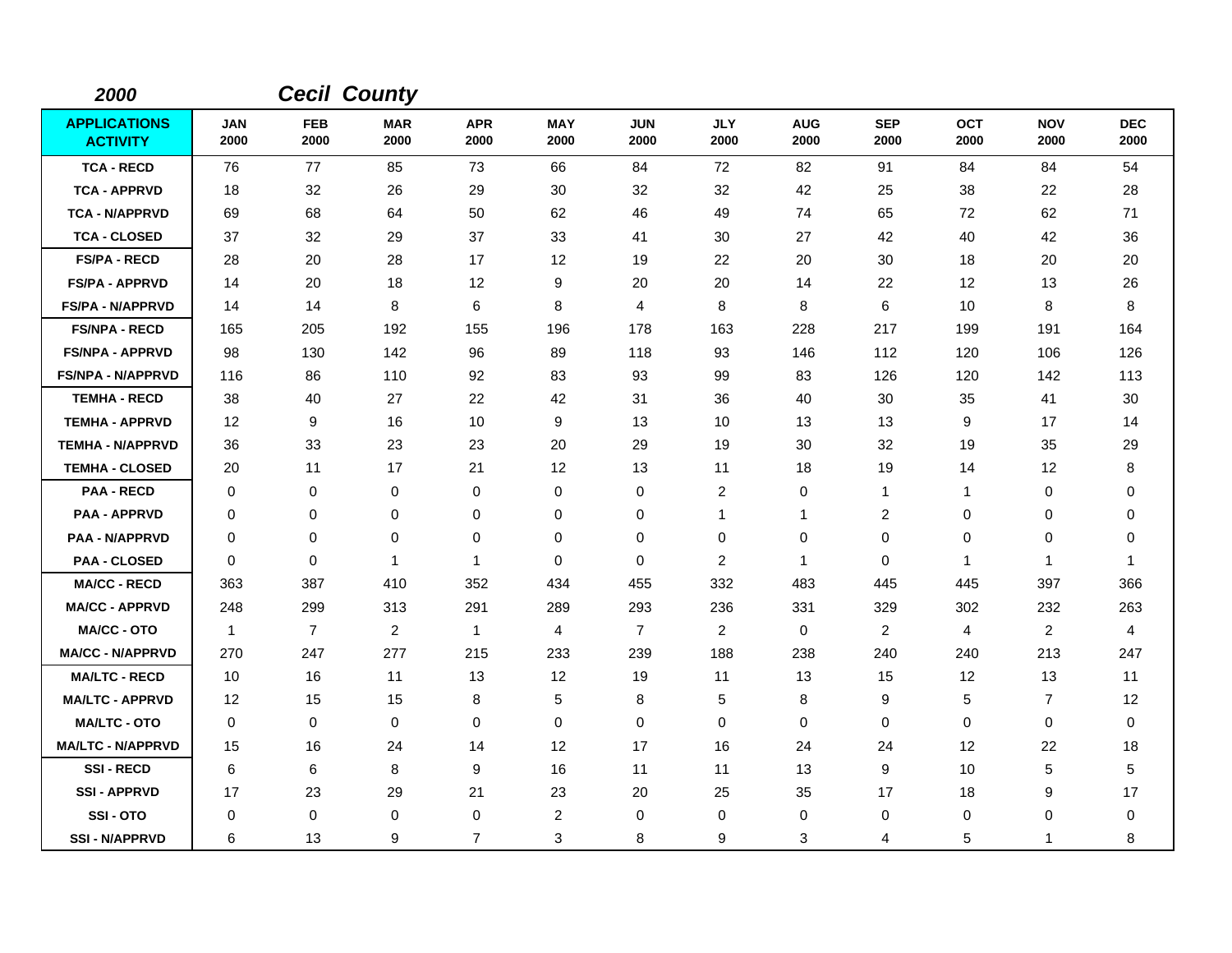| 2000                             |                    |                    | <b>Cecil County</b> |                    |                    |                    |                    |                    |                    |                    |                    |                    |
|----------------------------------|--------------------|--------------------|---------------------|--------------------|--------------------|--------------------|--------------------|--------------------|--------------------|--------------------|--------------------|--------------------|
| <b>CASELOAD</b><br><b>COUNTS</b> | <b>JAN</b><br>2000 | <b>FEB</b><br>2000 | <b>MAR</b><br>2000  | <b>APR</b><br>2000 | <b>MAY</b><br>2000 | <b>JUN</b><br>2000 | <b>JLY</b><br>2000 | <b>AUG</b><br>2000 | <b>SEP</b><br>2000 | <b>OCT</b><br>2000 | <b>NOV</b><br>2000 | <b>DEC</b><br>2000 |
| <b>TCA - CASE/PAID</b>           | 236                | 245                | 242                 | 246                | 251                | 229                | 241                | 278                | 258                | 263                | 249                | 253                |
| <b>TCA - ADULT/RECIP</b>         | 159                | 169                | 162                 | 173                | 167                | 152                | 162                | 189                | 180                | 181                | 172                | 169                |
| <b>TCA - CHILD/RECIP</b>         | 386                | 407                | 404                 | 410                | 426                | 411                | 420                | 472                | 439                | 447                | 421                | 435                |
| <b>TCA - TOTAL/RECIP</b>         | 545                | 576                | 566                 | 583                | 593                | 563                | 582                | 661                | 619                | 628                | 593                | 604                |
| <b>TCA - NET/EXPEND</b>          | \$74,541           | \$65,465           | \$68,982            | \$67,921           | \$71,361           | \$64,573           | \$71,049           | \$80,327           | \$77,557           | \$88,562           | \$78,661           | \$103,030          |
| <b>FS/PA - H/HOLD CERT</b>       | 504                | 507                | 520                 | 510                | 503                | 505                | 506                | 494                | 495                | 508                | 510                | 559                |
| <b>FS/PA - H/HOLD PART</b>       | 503                | 507                | 517                 | 509                | 501                | 503                | 500                | 489                | 491                | 507                | 508                | 556                |
| <b>FS/PA - INDVD PART</b>        | 796                | 761                | 783                 | 774                | 767                | 770                | 764                | 768                | 767                | 824                | 815                | 913                |
| <b>FS/NPA - H/HOLD CERT</b>      | 864                | 894                | 934                 | 915                | 872                | 868                | 844                | 893                | 894                | 879                | 868                | 845                |
| <b>FS/NPA - H/HOLD PART</b>      | 860                | 888                | 925                 | 909                | 864                | 856                | 838                | 886                | 886                | 871                | 860                | 835                |
| <b>FS/NPA - INDVD PART</b>       | 2,230              | 2,322              | 2,426               | 2,371              | 2,248              | 2,232              | 2,215              | 2,370              | 2,330              | 2,271              | 2,218              | 2,179              |
| <b>FS/TOTAL - ISSUED</b>         | \$215,647          | \$223,606          | \$232,985           | \$228,122          | \$213,929          | \$311,082          | \$207,705          | \$221,396          | \$222,527          | \$221,303          | \$217,501          | \$229,217          |
| <b>GPA/PW - CASE/PAID</b>        | $\Omega$           | $\Omega$           | 0                   | 0                  | 0                  | $\Omega$           | 0                  | 0                  | $\Omega$           | $\Omega$           | $\mathbf 0$        | 0                  |
| <b>TEMHA - CASE/PAID</b>         | 112                | 114                | 128                 | 110                | 104                | 101                | 121                | 115                | 102                | 96                 | 104                | 114                |
| <b>TEMHA - RECIP</b>             | 111                | 114                | 124                 | 110                | 104                | 101                | 121                | 113                | 102                | 96                 | 104                | 112                |
| <b>TEMHA - NET/EXPEND</b>        | \$38,944           | \$13,047           | \$5,545             | (\$6,606)          | \$25,569           | (\$40,218)         | \$43,111           | (\$2,236)          | \$5,264            | \$10,942           | (\$4,500)          | \$17,449           |
| <b>PAA - CASE/PAID</b>           | 32                 | 32                 | 31                  | 30                 | 30                 | 30                 | 30                 | 29                 | 33                 | 33                 | 31                 | 30                 |
| <b>PAA - RECIP</b>               | 32                 | 32                 | 31                  | 30                 | 30                 | 30                 | 30                 | 29                 | 33                 | 33                 | 31                 | 30                 |
| <b>PAA - NET/EXPEND</b>          | \$2,624            | \$2,624            | \$2,542             | \$2,460            | \$2,378            | \$2,460            | \$2,214            | \$2,460            | \$2,624            | \$2,624            | \$2,542            | \$2,460            |
| <b>MA\CC - CUC</b>               | 3,005              | 3,204              | 3,077               | 3,243              | 3,151              | 3,323              | 3,123              | 3,085              | 3,313              | 3,226              | 3,379              | 3,248              |
| <b>MA\CC - SPEND DOWN</b>        | 31                 | 38                 | 26                  | 33                 | 22                 | 32                 | 24                 | 23                 | 37                 | 39                 | 52                 | 44                 |
| <b>MAILTC - CUC</b>              | 226                | 235                | 228                 | 229                | 228                | 223                | 213                | 215                | 213                | 209                | 208                | 206                |
| <b>MAILTC - SPEND DOWN</b>       | $\mathbf 0$        | 0                  | $\mathbf 0$         | 0                  | $\mathbf 0$        | $\mathbf 0$        | 0                  | 0                  | $\mathbf 0$        | 0                  | $\mathbf 0$        | 0                  |
| <b>SSI-CUC</b>                   | 1,133              | 1,152              | 1,091               | 1,094              | 1,068              | 1,087              | 1,103              | 1,117              | 1,131              | 1,129              | 1,131              | 1,129              |
| <b>TCA - RECONS</b>              | 9                  | 6                  | 8                   | $\overline{2}$     | 8                  | 9                  | 8                  | 17                 | 22                 | 8                  | 9                  | 12                 |
| <b>PAA - RECONS</b>              | 0                  | 0                  | $\mathbf{0}$        | 0                  | $\mathbf 1$        | 0                  | $\mathbf{1}$       | 0                  | $\mathbf 1$        | $\mathbf{1}$       | $\mathbf 0$        | 0                  |
| <b>PA/FS - RECONS</b>            | 69                 | 66                 | 79                  | 54                 | 65                 | 85                 | 61                 | 76                 | 69                 | 67                 | 65                 | 82                 |
| <b>NPA/FS - RECONS</b>           | 125                | 121                | 104                 | 104                | 85                 | 120                | 92                 | 117                | 86                 | 106                | 96                 | 119                |
| <b>MA/CC - RECONS</b>            | 272                | 229                | 220                 | 226                | 188                | 345                | 222                | 232                | 250                | 278                | 198                | 290                |
| <b>MA/LTC - RECONS</b>           | $\overline{7}$     | $\mathbf{1}$       | 3                   | 8                  | 4                  | $\overline{7}$     | 3                  | 10                 | 6                  | 3                  | 3                  | $\overline{7}$     |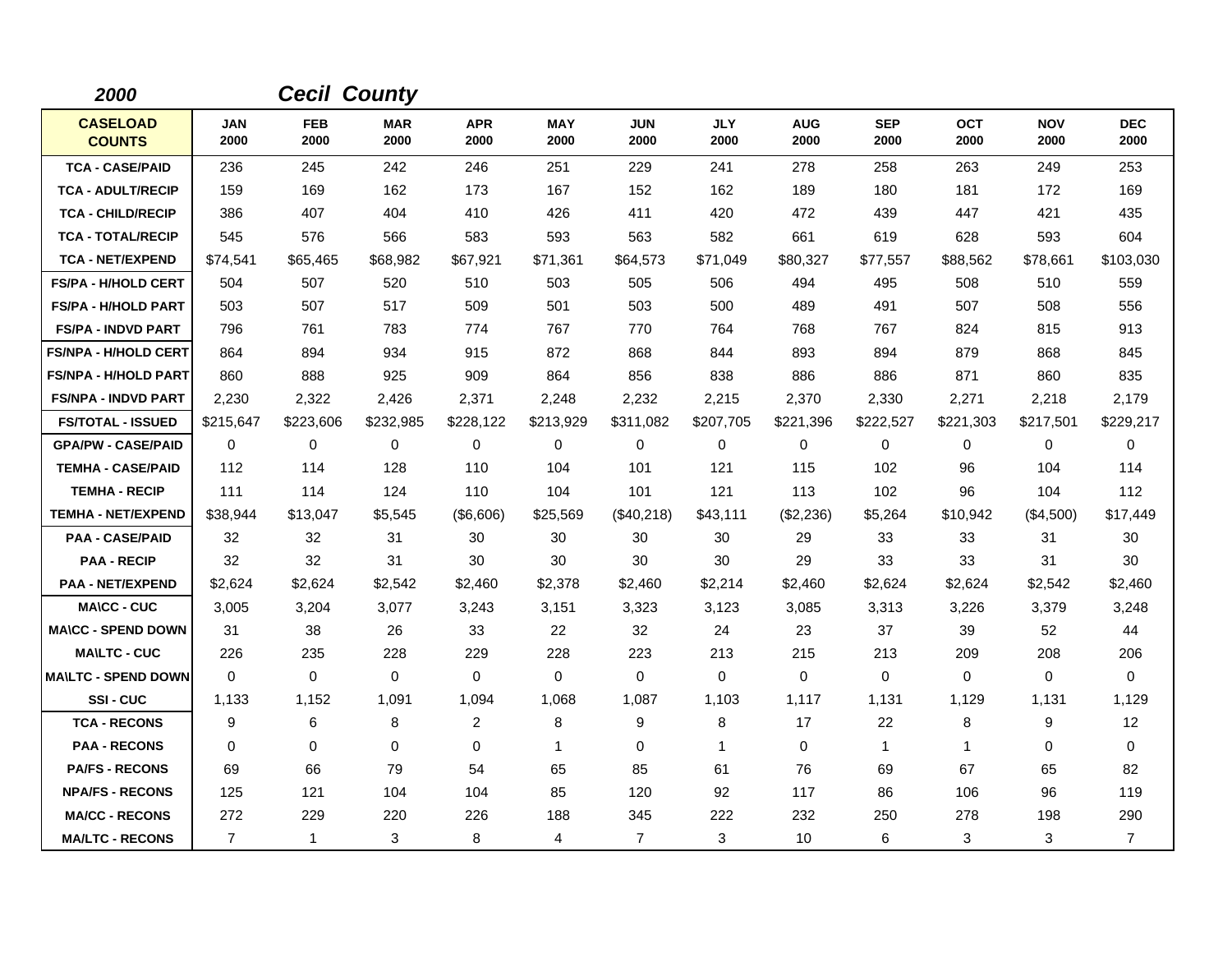| 2001                                   |                    |                    | <b>Cecil County</b> |                    |                    |                    |                    |                    |                    |                    |                    |                    |
|----------------------------------------|--------------------|--------------------|---------------------|--------------------|--------------------|--------------------|--------------------|--------------------|--------------------|--------------------|--------------------|--------------------|
| <b>APPLICATIONS</b><br><b>ACTIVITY</b> | <b>JAN</b><br>2001 | <b>FEB</b><br>2001 | <b>MAR</b><br>2001  | <b>APR</b><br>2001 | <b>MAY</b><br>2001 | <b>JUN</b><br>2001 | <b>JLY</b><br>2001 | <b>AUG</b><br>2001 | <b>SEP</b><br>2001 | <b>OCT</b><br>2001 | <b>NOV</b><br>2001 | <b>DEC</b><br>2001 |
| <b>TCA - RECD</b>                      | 114                | 65                 | 91                  | 84                 | 106                | 83                 | 99                 | 98                 | 93                 | 115                | 96                 | 72                 |
| <b>TCA - APPRVD</b>                    | 31                 | 33                 | 36                  | 23                 | 31                 | 19                 | 40                 | 33                 | 28                 | 33                 | 36                 | 25                 |
| <b>TCA - N/APPRVD</b>                  | 60                 | 65                 | 63                  | 67                 | 99                 | 79                 | 56                 | 81                 | 63                 | 84                 | 81                 | 68                 |
| <b>TCA - CLOSED</b>                    | 42                 | 36                 | 35                  | 43                 | 31                 | 40                 | 44                 | 40                 | 37                 | 51                 | 40                 | 46                 |
| <b>FS/PA - RECD</b>                    | 36                 | 22                 | 21                  | 19                 | 16                 | 33                 | 22                 | 29                 | 32                 | 32                 | 32                 | 27                 |
| <b>FS/PA - APPRVD</b>                  | 19                 | 27                 | 22                  | 17                 | 13                 | 20                 | 24                 | 27                 | 23                 | 18                 | 31                 | 27                 |
| <b>FS/PA - N/APPRVD</b>                | $\overline{7}$     | 16                 | 10                  | 8                  | $\overline{7}$     | 10                 | 14                 | 5                  | 10                 | 12                 | 19                 | 8                  |
| <b>FS/NPA - RECD</b>                   | 251                | 164                | 197                 | 171                | 180                | 175                | 224                | 245                | 187                | 261                | 215                | 185                |
| <b>FS/NPA - APPRVD</b>                 | 122                | 121                | 146                 | 110                | 122                | 107                | 149                | 146                | 115                | 167                | 158                | 122                |
| <b>FS/NPA - N/APPRVD</b>               | 82                 | 104                | 107                 | 80                 | 99                 | 85                 | 89                 | 117                | 91                 | 114                | 116                | 98                 |
| <b>TEMHA - RECD</b>                    | 59                 | 30                 | 46                  | 32                 | 43                 | 46                 | 42                 | 46                 | 35                 | 52                 | 45                 | 38                 |
| <b>TEMHA - APPRVD</b>                  | 13                 | $\overline{7}$     | 18                  | 13                 | 10                 | 20                 | 13                 | 14                 | 17                 | 18                 | 14                 | 12                 |
| <b>TEMHA - N/APPRVD</b>                | 31                 | 28                 | 30                  | 32                 | 37                 | 31                 | 41                 | 36                 | 29                 | 25                 | 35                 | 30                 |
| <b>TEMHA - CLOSED</b>                  | 19                 | 13                 | 14                  | 14                 | 16                 | 20                 | 18                 | 14                 | 21                 | 13                 | 16                 | 18                 |
| <b>PAA - RECD</b>                      | $\mathbf 0$        | $\overline{c}$     | $\mathbf 0$         | 0                  | $\mathbf{1}$       | 0                  | 3                  | $\overline{c}$     | 1                  | 0                  | 0                  | $\overline{1}$     |
| <b>PAA - APPRVD</b>                    | 0                  | 0                  | $\overline{c}$      | 0                  | $\mathbf 1$        | 0                  | 2                  | 2                  | $\mathbf 0$        | 0                  | 0                  | -1                 |
| <b>PAA - N/APPRVD</b>                  | 0                  | 0                  | $\mathbf 0$         | 0                  | 0                  | 0                  | 0                  | $\mathbf{1}$       | 1                  | 0                  | 0                  | 0                  |
| <b>PAA - CLOSED</b>                    | 3                  | $\mathbf 0$        | $\mathbf 0$         | 1                  | $\mathbf 1$        | 1                  | 3                  | $\mathbf 0$        | $\mathbf 0$        | 5                  | 1                  | $\mathbf 0$        |
| <b>MA/CC - RECD</b>                    | 504                | 383                | 438                 | 450                | 454                | 430                | 443                | 498                | 485                | 489                | 487                | 399                |
| <b>MA/CC - APPRVD</b>                  | 300                | 294                | 311                 | 276                | 318                | 267                | 253                | 343                | 293                | 323                | 327                | 255                |
| <b>MA/CC - OTO</b>                     | 5                  | 3                  | $\mathbf 0$         | 0                  | 4                  | 5                  | $\mathbf{1}$       | $\overline{2}$     | 5                  | 5                  | 6                  | 3                  |
| <b>MA/CC - N/APPRVD</b>                | 243                | 232                | 291                 | 224                | 264                | 234                | 214                | 270                | 218                | 276                | 271                | 219                |
| <b>MA/LTC - RECD</b>                   | 19                 | 11                 | 14                  | 19                 | 14                 | $\overline{7}$     | 11                 | 14                 | 20                 | 13                 | 13                 | 17                 |
| <b>MA/LTC - APPRVD</b>                 | 13                 | 13                 | $\overline{7}$      | 12                 | 17                 | 10                 | 13                 | 11                 | 10                 | 17                 | 16                 | $\overline{7}$     |
| <b>MA/LTC - OTO</b>                    | 0                  | 0                  | $\mathbf 0$         | 0                  | 0                  | 0                  | 0                  | 0                  | $\mathbf 0$        | 0                  | 0                  | 0                  |
| <b>MA/LTC - N/APPRVD</b>               | 16                 | 25                 | 17                  | 20                 | 24                 | 24                 | 13                 | 15                 | 16                 | 28                 | 17                 | 15                 |
| <b>SSI-RECD</b>                        | 8                  | 11                 | $12 \overline{ }$   | 15                 | 12                 | 6                  | $\overline{7}$     | 6                  | 9                  | 11                 | 14                 | 26                 |
| <b>SSI - APPRVD</b>                    | 35                 | 25                 | 30                  | 36                 | 18                 | 21                 | 25                 | 28                 | 22                 | 23                 | 26                 | 37                 |
| SSI-OTO                                | $\Omega$           | 0                  | 0                   | 0                  | 0                  | 0                  | 0                  | 0                  | $\Omega$           | 0                  | 0                  | 0                  |
| <b>SSI - N/APPRVD</b>                  | 10                 | 4                  | 14                  | 12                 | 4                  | 8                  | 8                  | 5                  | 10                 | $\overline{7}$     | 2                  | 14                 |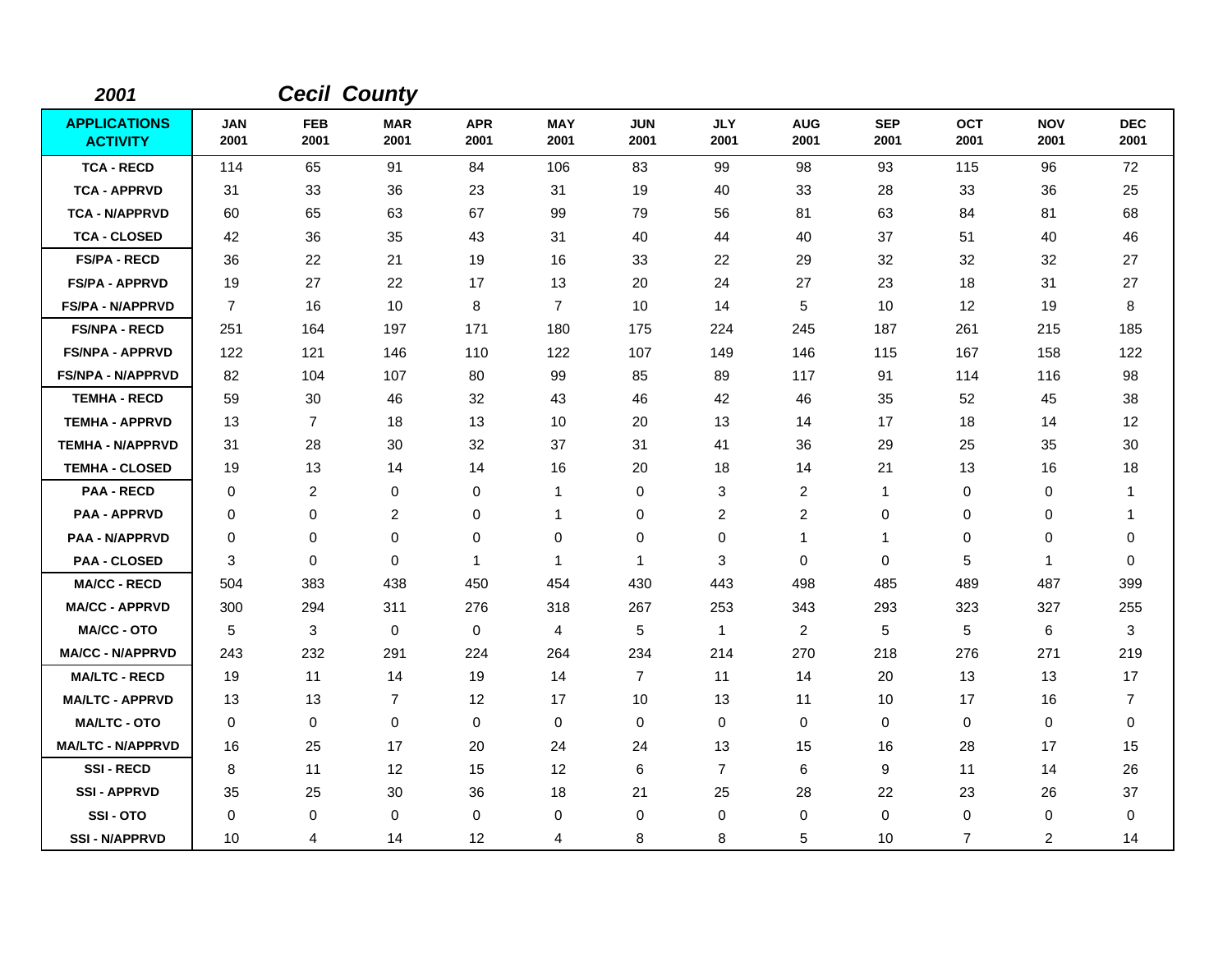| 2001                             |                    | <b>Cecil County</b> |                    |                    |                    |                    |                    |                    |                    |                    |                    |                    |
|----------------------------------|--------------------|---------------------|--------------------|--------------------|--------------------|--------------------|--------------------|--------------------|--------------------|--------------------|--------------------|--------------------|
| <b>CASELOAD</b><br><b>COUNTS</b> | <b>JAN</b><br>2001 | <b>FEB</b><br>2001  | <b>MAR</b><br>2001 | <b>APR</b><br>2001 | <b>MAY</b><br>2001 | <b>JUN</b><br>2001 | <b>JLY</b><br>2001 | <b>AUG</b><br>2001 | <b>SEP</b><br>2001 | <b>OCT</b><br>2001 | <b>NOV</b><br>2001 | <b>DEC</b><br>2001 |
| <b>TCA - CASE/PAID</b>           | 244                | 262                 | 258                | 242                | 253                | 230                | 237                | 242                | 244                | 250                | 249                | 249                |
| <b>TCA - ADULT/RECIP</b>         | 162                | 179                 | 169                | 153                | 161                | 144                | 144                | 152                | 149                | 158                | 157                | 155                |
| <b>TCA - CHILD/RECIP</b>         | 406                | 420                 | 436                | 413                | 466                | 401                | 403                | 433                | 438                | 450                | 435                | 436                |
| <b>TCA - TOTAL/RECIP</b>         | 568                | 599                 | 605                | 566                | 627                | 545                | 547                | 585                | 587                | 608                | 592                | 591                |
| <b>TCA - NET/EXPEND</b>          | \$76,451           | \$80,149            | \$79,508           | \$74,464           | \$71,697           | \$70,872           | \$73,618           | \$80,774           | \$75,092           | \$76,623           | \$96,484           | \$104,788          |
| <b>FS/PA - H/HOLD CERT</b>       | 551                | 550                 | 522                | 519                | 495                | 534                | 528                | 539                | 545                | 550                | 569                | 576                |
| <b>FS/PA - H/HOLD PART</b>       | 550                | 548                 | 521                | 516                | 493                | 532                | 527                | 536                | 543                | 549                | 565                | 575                |
| <b>FS/PA - INDVD PART</b>        | 884                | 874                 | 803                | 793                | 760                | 847                | 821                | 843                | 874                | 867                | 896                | 918                |
| <b>FS/NPA - H/HOLD CERT</b>      | 866                | 886                 | 946                | 933                | 934                | 897                | 936                | 945                | 942                | 990                | 1,018              | 1,028              |
| <b>FS/NPA - H/HOLD PART</b>      | 855                | 880                 | 937                | 925                | 924                | 890                | 923                | 930                | 935                | 975                | 1,005              | 1,020              |
| <b>FS/NPA - INDVD PART</b>       | 2,216              | 2,286               | 2,459              | 2,456              | 2,445              | 2,332              | 2,423              | 2,457              | 2,508              | 2,621              | 2,693              | 2,749              |
| <b>FS/TOTAL - ISSUED</b>         | \$223,799          | \$236,358           | \$240,116          | \$237,672          | \$240,637          | \$225,208          | \$228,109          | \$235,248          | \$235,681          | \$256,159          | \$265,262          | \$275,902          |
| <b>GPA/PW - CASE/PAID</b>        | $\mathbf 0$        | 0                   | 0                  | 0                  | 0                  | 0                  | 0                  | 0                  | 0                  | 0                  | 0                  | 0                  |
| <b>TEMHA - CASE/PAID</b>         | 110                | 109                 | 127                | 125                | 117                | 109                | 140                | 130                | 133                | 142                | 148                | 145                |
| <b>TEMHA - RECIP</b>             | 109                | 108                 | 125                | 124                | 115                | 109                | 138                | 127                | 131                | 141                | 145                | 144                |
| <b>TEMHA - NET/EXPEND</b>        | \$4,803            | (\$21,469)          | (\$6,075)          | \$2,545            | \$12,413           | \$13,423           | \$6,652            | \$25,022           | \$6,707            | \$27,153           | \$65,306           | \$19,742           |
| <b>PAA - CASE/PAID</b>           | 27                 | 27                  | 31                 | 28                 | 28                 | 27                 | 26                 | 29                 | 28                 | 27                 | 26                 | 27                 |
| <b>PAA - RECIP</b>               | 27                 | 27                  | 31                 | 28                 | 28                 | 27                 | 26                 | 29                 | 28                 | 27                 | 26                 | 27                 |
| <b>PAA - NET/EXPEND</b>          | \$2,214            | \$2,050             | \$2,542            | \$2,214            | \$2,296            | \$2,214            | \$2,132            | \$2,378            | \$2,296            | \$1,968            | \$2,132            | \$2,214            |
| <b>MA\CC - CUC</b>               | 3,334              | 3,534               | 3,426              | 3,601              | 3,473              | 3,635              | 3,440              | 3,477              | 3,669              | 3,526              | 3,709              | 3,542              |
| <b>MA\CC - SPEND DOWN</b>        | 42                 | 51                  | 33                 | 47                 | 37                 | 50                 | 38                 | 40                 | 54                 | 43                 | 50                 | 41                 |
| <b>MAILTC - CUC</b>              | 212                | 218                 | 208                | 208                | 215                | 212                | 219                | 219                | 218                | 226                | 224                | 219                |
| <b>MA\LTC - SPEND DOWN</b>       | 0                  | 0                   | $\mathbf 0$        | 0                  | $\mathbf 0$        | $\mathbf 0$        | 0                  | 0                  | 0                  | 0                  | 0                  | 0                  |
| <b>SSI-CUC</b>                   | 1,136              | 1,143               | 1,146              | 1,181              | 1,192              | 1,203              | 1,214              | 1,227              | 1,234              | 1,232              | 1,248              | 1,265              |
| <b>TCA - RECONS</b>              | 15                 | 5                   | 8                  | 9                  | 14                 | $\overline{7}$     | 6                  | 10                 | 13                 | 14                 | $\overline{7}$     | 10                 |
| <b>PAA - RECONS</b>              | 0                  | 0                   | $\mathbf 0$        | 0                  | 0                  | 0                  | 0                  | 0                  | $\mathbf 0$        | $\mathbf{1}$       | 0                  | $\mathbf{1}$       |
| <b>PA/FS - RECONS</b>            | 75                 | 81                  | 77                 | 72                 | 88                 | 85                 | 72                 | 84                 | 68                 | 84                 | 69                 | 60                 |
| <b>NPA/FS - RECONS</b>           | 102                | 109                 | 126                | 101                | 96                 | 104                | 114                | 120                | 94                 | 125                | 122                | 91                 |
| <b>MA/CC - RECONS</b>            | 299                | 278                 | 318                | 246                | 292                | 287                | 261                | 357                | 305                | 328                | 290                | 254                |
| <b>MA/LTC - RECONS</b>           | 9                  | 5                   | $\overline{7}$     | $\overline{7}$     | 9                  | 5                  | 9                  | $\overline{7}$     | $\overline{7}$     | $\overline{2}$     | 5                  | 9                  |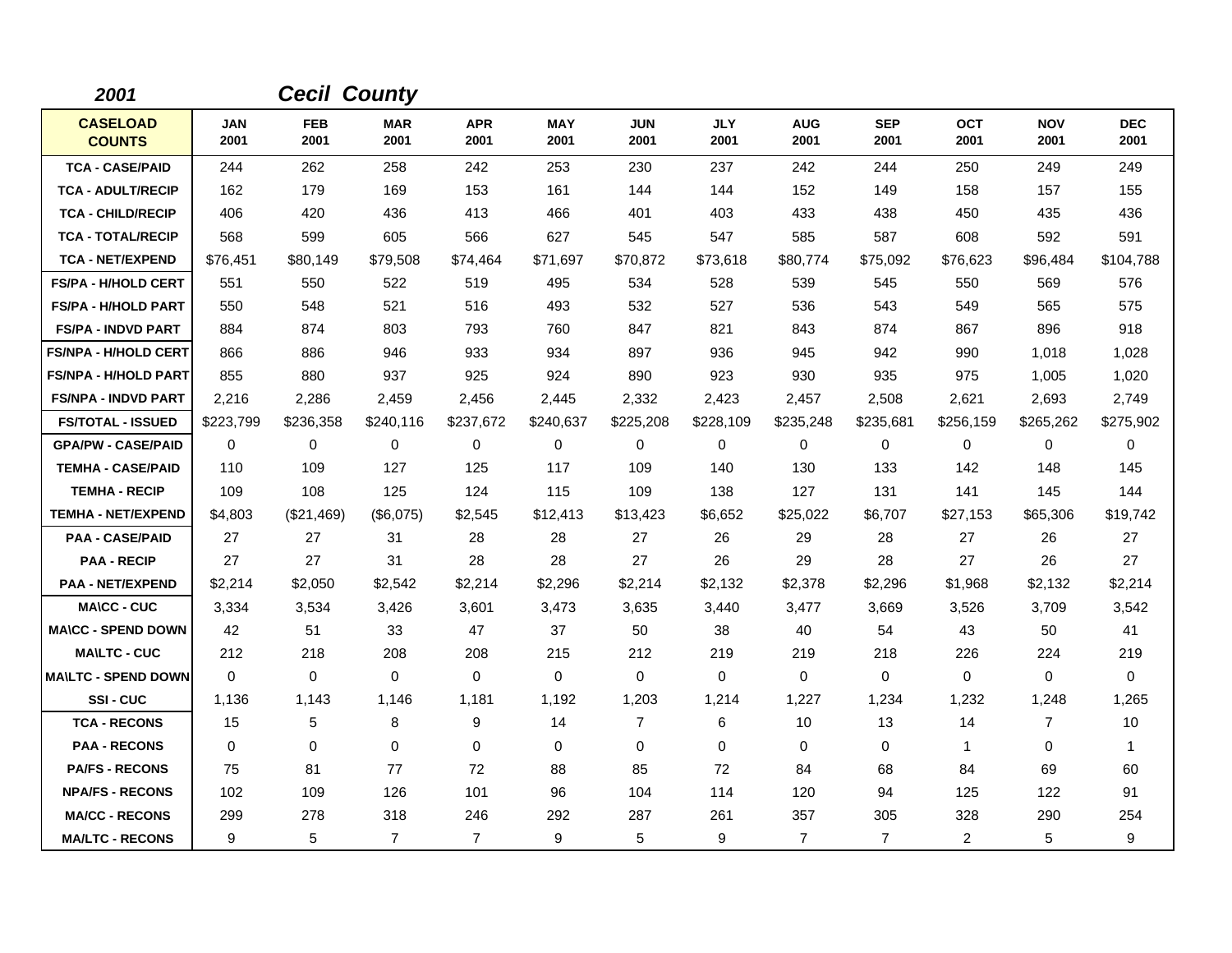| 2002                                   |                    |                    | <b>Cecil County</b> |                    |                    |                    |                    |                    |                    |                    |                    |                    |
|----------------------------------------|--------------------|--------------------|---------------------|--------------------|--------------------|--------------------|--------------------|--------------------|--------------------|--------------------|--------------------|--------------------|
| <b>APPLICATIONS</b><br><b>ACTIVITY</b> | <b>JAN</b><br>2002 | <b>FEB</b><br>2002 | <b>MAR</b><br>2002  | <b>APR</b><br>2002 | <b>MAY</b><br>2002 | <b>JUN</b><br>2002 | <b>JLY</b><br>2002 | <b>AUG</b><br>2002 | <b>SEP</b><br>2002 | <b>OCT</b><br>2002 | <b>NOV</b><br>2002 | <b>DEC</b><br>2002 |
| <b>TCA - RECD</b>                      | 116                | 75                 | 110                 | 90                 | 78                 | 83                 | 93                 | 116                | 96                 | 102                | 74                 | 91                 |
| <b>TCA - APPRVD</b>                    | 22                 | 26                 | 34                  | 37                 | 21                 | 24                 | 14                 | 48                 | 31                 | 38                 | 28                 | 35                 |
| <b>TCA - N/APPRVD</b>                  | 84                 | 78                 | 86                  | 74                 | 62                 | 72                 | 68                 | 96                 | 83                 | 79                 | 58                 | 62                 |
| <b>TCA - CLOSED</b>                    | 34                 | 28                 | 31                  | 27                 | 27                 | 31                 | 31                 | 39                 | 29                 | 30                 | 37                 | 37                 |
| <b>FS/PA - RECD</b>                    | 30                 | 29                 | 35                  | 20                 | 36                 | 31                 | 33                 | 39                 | 35                 | 31                 | 24                 | 25                 |
| <b>FS/PA - APPRVD</b>                  | 28                 | 33                 | 27                  | 25                 | 35                 | 23                 | 31                 | 39                 | 23                 | 28                 | 31                 | 23                 |
| <b>FS/PA - N/APPRVD</b>                | 8                  | 10                 | 9                   | 12                 | $\overline{7}$     | $\overline{7}$     | 6                  | 13                 | 9                  | 13                 | 16                 | $\overline{2}$     |
| <b>FS/NPA - RECD</b>                   | 253                | 174                | 217                 | 201                | 221                | 203                | 226                | 260                | 238                | 272                | 214                | 249                |
| <b>FS/NPA - APPRVD</b>                 | 151                | 125                | 149                 | 144                | 143                | 131                | 146                | 167                | 133                | 186                | 144                | 167                |
| <b>FS/NPA - N/APPRVD</b>               | 92                 | 117                | 104                 | 113                | 98                 | 82                 | 100                | 104                | 122                | 113                | 101                | 122                |
| <b>TEMHA - RECD</b>                    | 56                 | 36                 | 41                  | 46                 | 43                 | 34                 | 48                 | 56                 | 42                 | 65                 | 44                 | 55                 |
| <b>TEMHA - APPRVD</b>                  | 19                 | 25                 | 19                  | 6                  | 20                 | $\overline{7}$     | 14                 | 27                 | 13                 | 18                 | 19                 | 13                 |
| <b>TEMHA - N/APPRVD</b>                | 32                 | 33                 | 32                  | 32                 | 39                 | 30                 | 24                 | 35                 | 41                 | 36                 | 44                 | 39                 |
| <b>TEMHA - CLOSED</b>                  | 24                 | 9                  | 25                  | 23                 | 41                 | 27                 | 15                 | 15                 | 16                 | 26                 | 19                 | 12                 |
| <b>PAA - RECD</b>                      | $\mathbf 0$        | 1                  | $\mathbf{1}$        | $\mathbf{1}$       | $\mathbf{1}$       | $\mathbf{1}$       | $\mathbf 0$        | $\mathbf{1}$       | 0                  | 1                  | 0                  | $\overline{2}$     |
| <b>PAA - APPRVD</b>                    | 0                  | 1                  | 1                   | -1                 | $\mathbf 1$        | 1                  | 1                  | $\mathbf{1}$       | 0                  | 3                  | 0                  | -1                 |
| <b>PAA - N/APPRVD</b>                  | 0                  | $\mathbf 0$        | $\mathbf 0$         | $\mathbf 0$        | $\mathbf 0$        | 1                  | $\mathbf 0$        | 0                  | $\mathbf 0$        | 1                  | 0                  | 0                  |
| <b>PAA - CLOSED</b>                    | $\mathbf 1$        | 1                  | $\mathbf{1}$        | 0                  | $\pmb{0}$          | 1                  | $\mathbf{1}$       | 0                  | $\mathbf 0$        | $\mathbf{1}$       | $\overline{c}$     | $\mathbf 1$        |
| <b>MA/CC - RECD</b>                    | 504                | 437                | 541                 | 453                | 458                | 448                | 474                | 544                | 558                | 589                | 433                | 458                |
| <b>MA/CC - APPRVD</b>                  | 337                | 333                | 348                 | 322                | 309                | 299                | 283                | 376                | 350                | 419                | 287                | 336                |
| <b>MA/CC - OTO</b>                     | $\mathbf{1}$       | $\overline{c}$     | $\mathbf 0$         | 0                  | $\mathbf{1}$       | $\mathbf{1}$       | 0                  | 5                  | $\mathbf{1}$       | $\overline{c}$     | 0                  | $\overline{2}$     |
| <b>MA/CC - N/APPRVD</b>                | 280                | 285                | 290                 | 277                | 290                | 274                | 266                | 270                | 273                | 359                | 241                | 285                |
| <b>MA/LTC - RECD</b>                   | 14                 | 15                 | 16                  | 15                 | 11                 | 12                 | 17                 | 20                 | 15                 | 17                 | 11                 | 14                 |
| <b>MA/LTC - APPRVD</b>                 | 10                 | 18                 | 9                   | 9                  | 16                 | 13                 | $\overline{7}$     | $\overline{7}$     | 11                 | 9                  | 11                 | 6                  |
| <b>MA/LTC - OTO</b>                    | 0                  | 0                  | $\mathbf 0$         | 0                  | 0                  | 0                  | 0                  | 0                  | 0                  | 0                  | 0                  | 0                  |
| <b>MA/LTC - N/APPRVD</b>               | 20                 | 20                 | 18                  | 17                 | 26                 | 16                 | 17                 | 23                 | 18                 | 21                 | 18                 | 19                 |
| <b>SSI-RECD</b>                        | 14                 | 9                  | 20                  | 15                 | 18                 | 19                 | 21                 | 22                 | 20                 | 24                 | 12                 | 11                 |
| <b>SSI-APPRVD</b>                      | 21                 | 47                 | 26                  | 19                 | 50                 | 26                 | 24                 | 21                 | 35                 | 33                 | 18                 | 25                 |
| SSI-OTO                                | $\overline{1}$     | 1                  | $\mathbf 0$         | 0                  | $\mathbf{1}$       | 0                  | 0                  | 0                  | $\mathbf 0$        | 0                  | 1                  | 0                  |
| <b>SSI - N/APPRVD</b>                  | 16                 | 17                 | 15                  | 13                 | 24                 | 18                 | 18                 | 19                 | 18                 | 26                 | 15                 | 16                 |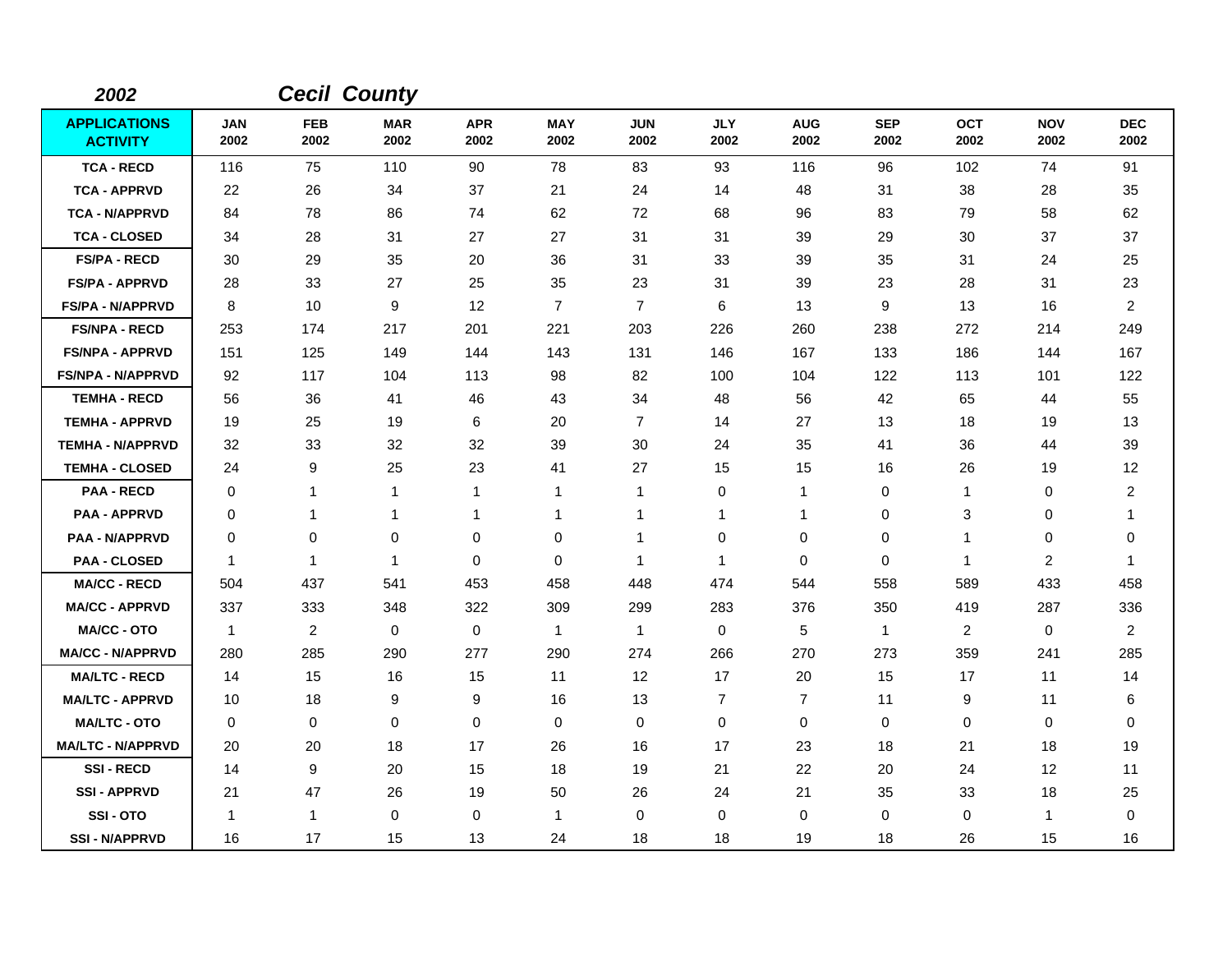| 2002                             |                    |                    | <b>Cecil County</b> |                    |                    |                    |                    |                    |                    |                    |                    |                    |
|----------------------------------|--------------------|--------------------|---------------------|--------------------|--------------------|--------------------|--------------------|--------------------|--------------------|--------------------|--------------------|--------------------|
| <b>CASELOAD</b><br><b>COUNTS</b> | <b>JAN</b><br>2002 | <b>FEB</b><br>2002 | <b>MAR</b><br>2002  | <b>APR</b><br>2002 | <b>MAY</b><br>2002 | <b>JUN</b><br>2002 | <b>JLY</b><br>2002 | <b>AUG</b><br>2002 | <b>SEP</b><br>2002 | <b>OCT</b><br>2002 | <b>NOV</b><br>2002 | <b>DEC</b><br>2002 |
| <b>TCA - CASE/PAID</b>           | 231                | 243                | 250                 | 253                | 249                | 248                | 233                | 262                | 265                | 278                | 276                | 287                |
| <b>TCA - ADULT/RECIP</b>         | 131                | 138                | 144                 | 145                | 142                | 143                | 130                | 158                | 166                | 185                | 178                | 182                |
| <b>TCA - CHILD/RECIP</b>         | 420                | 445                | 436                 | 428                | 422                | 433                | 401                | 478                | 468                | 505                | 483                | 493                |
| <b>TCA - TOTAL/RECIP</b>         | 551                | 583                | 580                 | 573                | 564                | 576                | 531                | 636                | 634                | 690                | 661                | 675                |
| <b>TCA - NET/EXPEND</b>          | \$79,406           | \$76,819           | \$87,337            | \$81,984           | \$86,012           | \$68,661           | \$92,377           | \$100,295          | \$87,424           | \$95,761           | \$96,973           | \$128,362          |
| <b>FS/PA - H/HOLD CERT</b>       | 579                | 591                | 590                 | 594                | 609                | 604                | 595                | 601                | 624                | 619                | 630                | 621                |
| <b>FS/PA - H/HOLD PART</b>       | 576                | 589                | 583                 | 592                | 608                | 602                | 592                | 598                | 624                | 617                | 628                | 620                |
| <b>FS/PA - INDVD PART</b>        | 899                | 908                | 900                 | 919                | 952                | 937                | 935                | 933                | 1,012              | 1,005              | 1,040              | 1,013              |
| <b>FS/NPA - H/HOLD CERT</b>      | 1,067              | 1,088              | 1,110               | 1,105              | 1,087              | 1,081              | 1,097              | 1,135              | 1,116              | 1,162              | 1,151              | 1,211              |
| <b>FS/NPA - H/HOLD PART</b>      | 1,057              | 1,080              | 1,102               | 1,096              | 1,080              | 1,076              | 1,092              | 1,124              | 1,110              | 1,152              | 1,139              | 1,201              |
| <b>FS/NPA - INDVD PART</b>       | 2,801              | 2.859              | 2,935               | 2,936              | 2,893              | 2,871              | 2,904              | 2,947              | 2,973              | 3,075              | 3.015              | 3,179              |
| <b>FS/TOTAL - ISSUED</b>         | \$273,836          | \$287,986          | \$284,802           | \$287,940          | \$286,991          | \$284,335          | \$286,770          | \$293,393          | \$303,903          | \$322,523          | \$317,689          | \$326,598          |
| <b>GPA/PW - CASE/PAID</b>        | $\Omega$           | $\Omega$           | 0                   | 0                  | $\mathbf 0$        | $\Omega$           | $\mathbf 0$        | 0                  | $\Omega$           | $\Omega$           | 0                  | $\Omega$           |
| <b>TEMHA - CASE/PAID</b>         | 148                | 180                | 182                 | 165                | 161                | 143                | 163                | 180                | 167                | 168                | 174                | 172                |
| <b>TEMHA - RECIP</b>             | 148                | 177                | 177                 | 162                | 157                | 143                | 159                | 179                | 165                | 166                | 173                | 172                |
| <b>TEMHA - NET/EXPEND</b>        | \$30,316           | \$39,419           | (\$7,019)           | \$40,653           | \$16,613           | \$13,814           | \$23,439           | (\$16,966)         | \$11,903           | \$28,260           | \$16,714           | \$15,167           |
| <b>PAA - CASE/PAID</b>           | 27                 | 26                 | 28                  | 28                 | 30                 | 28                 | 31                 | 30                 | 31                 | 37                 | 31                 | 31                 |
| <b>PAA - RECIP</b>               | 27                 | 26                 | 28                  | 28                 | 30                 | 28                 | 31                 | 30                 | 31                 | 37                 | 31                 | 31                 |
| <b>PAA - NET/EXPEND</b>          | \$2,132            | \$2,050            | \$2,296             | \$2,214            | \$2,378            | \$2,296            | \$3,802            | \$3,090            | \$3,172            | \$3,582            | \$3,090            | \$3,172            |
| <b>MA\CC - CUC</b>               | 3,609              | 3,812              | 3,744               | 3,914              | 3,757              | 3,937              | 3,786              | 3,770              | 4,053              | 4,000              | 4,160              | 4,066              |
| <b>MA\CC - SPEND DOWN</b>        | 47                 | 65                 | 51                  | 59                 | 52                 | 64                 | 49                 | 42                 | 57                 | 38                 | 53                 | 55                 |
| <b>MAILTC - CUC</b>              | 213                | 225                | 223                 | 222                | 226                | 235                | 229                | 218                | 220                | 218                | 217                | 213                |
| <b>MA\LTC - SPEND DOWN</b>       | $\mathbf 0$        | $\mathbf 0$        | $\mathbf 0$         | 0                  | $\mathbf 0$        | $\mathbf 0$        | $\mathbf 0$        | 0                  | $\mathbf 0$        | 0                  | 0                  | 0                  |
| <b>SSI-CUC</b>                   | 1,264              | 1,284              | 1,220               | 1,227              | 1,255              | 1,254              | 1,237              | 1,216              | 1,239              | 1,227              | 1,229              | 1,222              |
| <b>TCA - RECONS</b>              | 8                  | 6                  | 3                   | 6                  | 13                 | 11                 | 8                  | 14                 | 15                 | 15                 | 11                 | 9                  |
| <b>PAA - RECONS</b>              | 0                  | 0                  | $\mathbf{1}$        | 0                  | $\mathbf 0$        | $\mathbf 0$        | 0                  | 0                  | $\mathbf 0$        | $\mathbf 1$        | 2                  | 0                  |
| <b>PA/FS - RECONS</b>            | 93                 | 62                 | 86                  | 60                 | 89                 | 73                 | 70                 | 75                 | 62                 | 68                 | 87                 | 52                 |
| <b>NPA/FS - RECONS</b>           | 127                | 114                | 102                 | 89                 | 113                | 90                 | 87                 | 108                | 69                 | 106                | 111                | 137                |
| <b>MA/CC - RECONS</b>            | 355                | 365                | 348                 | 313                | 304                | 274                | 378                | 362                | 234                | 439                | 321                | 357                |
| <b>MA/LTC - RECONS</b>           | 6                  | 8                  | 14                  | 11                 | 6                  | 8                  | 10                 | 14                 | 6                  | 6                  | 5                  | 6                  |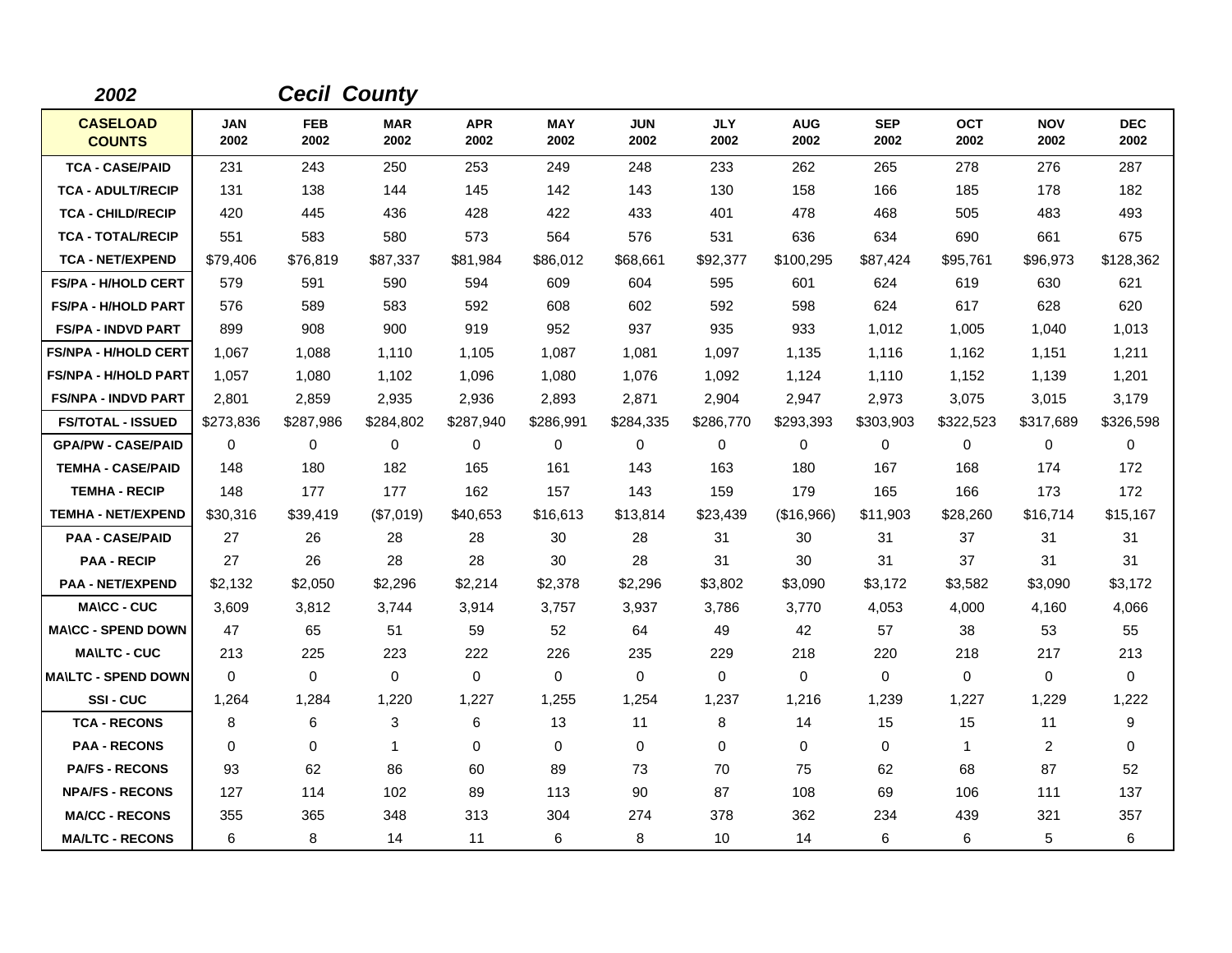| 2003                                   |                    |                    | <b>Cecil County</b> |                    |                    |                    |                    |                    |                    |                    |                    |                    |
|----------------------------------------|--------------------|--------------------|---------------------|--------------------|--------------------|--------------------|--------------------|--------------------|--------------------|--------------------|--------------------|--------------------|
| <b>APPLICATIONS</b><br><b>ACTIVITY</b> | <b>JAN</b><br>2003 | <b>FEB</b><br>2003 | <b>MAR</b><br>2003  | <b>APR</b><br>2003 | <b>MAY</b><br>2003 | <b>JUN</b><br>2003 | <b>JLY</b><br>2003 | <b>AUG</b><br>2003 | <b>SEP</b><br>2003 | <b>OCT</b><br>2003 | <b>NOV</b><br>2003 | <b>DEC</b><br>2003 |
| <b>TCA - RECD</b>                      | 119                | 71                 | 131                 | 89                 | 99                 | 75                 | 113                | 85                 | 103                | 112                | 94                 | 97                 |
| <b>TCA - APPRVD</b>                    | 31                 | 23                 | 28                  | 38                 | 30                 | 18                 | 26                 | 21                 | 29                 | 37                 | 23                 | 51                 |
| <b>TCA - N/APPRVD</b>                  | 84                 | 79                 | 90                  | 85                 | 70                 | 67                 | 81                 | 86                 | 80                 | 88                 | 63                 | 80                 |
| <b>TCA - CLOSED</b>                    | 29                 | 33                 | 34                  | 47                 | 27                 | 34                 | 43                 | 32                 | 36                 | 42                 | 40                 | 31                 |
| <b>FS/PA - RECD</b>                    | 43                 | 24                 | 29                  | 18                 | 14                 | 20                 | 24                 | 19                 | 19                 | 22                 | 17                 | 17                 |
| <b>FS/PA - APPRVD</b>                  | 33                 | 31                 | 21                  | 17                 | 10                 | 14                 | 10                 | 18                 | 14                 | 23                 | 15                 | 17                 |
| <b>FS/PA - N/APPRVD</b>                | 9                  | 11                 | 5                   | 6                  | $\overline{2}$     | 4                  | 9                  | 10                 | $\mathbf{1}$       | 6                  | 3                  | $\,$ 5 $\,$        |
| <b>FS/NPA - RECD</b>                   | 301                | 206                | 269                 | 226                | 249                | 217                | 260                | 243                | 270                | 291                | 244                | 266                |
| <b>FS/NPA - APPRVD</b>                 | 191                | 150                | 182                 | 187                | 170                | 137                | 173                | 167                | 200                | 221                | 176                | 234                |
| <b>FS/NPA - N/APPRVD</b>               | 107                | 105                | 101                 | 103                | 84                 | 91                 | 106                | 118                | 107                | 127                | 76                 | 104                |
| <b>TEMHA - RECD</b>                    | 67                 | 56                 | 62                  | 35                 | 50                 | 48                 | 51                 | 60                 | 60                 | 63                 | 62                 | 55                 |
| <b>TEMHA - APPRVD</b>                  | 23                 | 15                 | 20                  | 20                 | 13                 | $\overline{7}$     | 11                 | 33                 | 29                 | 26                 | 21                 | 23                 |
| <b>TEMHA - N/APPRVD</b>                | 49                 | 48                 | 42                  | 34                 | 41                 | 34                 | 39                 | 42                 | 41                 | 64                 | 29                 | 55                 |
| <b>TEMHA - CLOSED</b>                  | 25                 | 17                 | 20                  | 25                 | 19                 | 23                 | 29                 | 29                 | 22                 | 24                 | 21                 | 21                 |
| <b>PAA - RECD</b>                      | $\mathbf 0$        | 1                  | $\mathbf{1}$        | $\overline{c}$     | 0                  | 0                  | $\overline{c}$     | $\overline{c}$     | 1                  | 0                  | 1                  | $\mathbf 1$        |
| <b>PAA - APPRVD</b>                    | $\overline{c}$     | 0                  | 1                   | 1                  | $\mathbf 1$        | 0                  | 1                  | 4                  | $\mathbf 1$        | 1                  | 0                  | $\overline{c}$     |
| <b>PAA - N/APPRVD</b>                  | 0                  | 1                  | 0                   | 0                  | 0                  | 0                  | $\mathbf{1}$       | 0                  | 0                  | 0                  | 0                  | 0                  |
| <b>PAA - CLOSED</b>                    | $\mathbf 0$        | $\mathbf 0$        | $\mathbf 0$         | $\overline{c}$     | $\mathbf 1$        | $\mathbf{1}$       | $\overline{2}$     | $\mathbf 0$        | 1                  | -1                 | $\mathbf 0$        | $\mathbf 0$        |
| <b>MA/CC - RECD</b>                    | 500                | 437                | 580                 | 524                | 518                | 434                | 487                | 533                | 555                | 548                | 460                | 446                |
| <b>MA/CC - APPRVD</b>                  | 334                | 288                | 372                 | 378                | 368                | 299                | 302                | 344                | 357                | 359                | 289                | 345                |
| <b>MA/CC - OTO</b>                     | 3                  | 3                  | $\overline{7}$      | 6                  | 3                  | $\mathbf 0$        | $\mathbf{1}$       | 4                  | 3                  | $\mathbf 0$        | 0                  | $\overline{1}$     |
| <b>MA/CC - N/APPRVD</b>                | 294                | 263                | 271                 | 336                | 298                | 272                | 292                | 306                | 290                | 379                | 271                | 286                |
| <b>MA/LTC - RECD</b>                   | 13                 | 16                 | 18                  | 22                 | 14                 | 12                 | 13                 | 12                 | 14                 | 21                 | 17                 | 21                 |
| <b>MA/LTC - APPRVD</b>                 | 14                 | 11                 | 13                  | 17                 | $\overline{7}$     | 14                 | 13                 | 14                 | 8                  | 16                 | 12                 | 16                 |
| <b>MA/LTC - OTO</b>                    | 0                  | 0                  | $\mathbf 0$         | $\mathbf 0$        | 0                  | $\mathbf 0$        | 0                  | 0                  | $\mathbf 0$        | 0                  | 0                  | 0                  |
| <b>MA/LTC - N/APPRVD</b>               | 17                 | 16                 | 17                  | 24                 | 25                 | 13                 | 14                 | 15                 | 18                 | 20                 | 19                 | 21                 |
| <b>SSI-RECD</b>                        | 15                 | 9                  | 22                  | 8                  | 10                 | 19                 | 15                 | 14                 | 11                 | 5                  | 6                  | 8                  |
| <b>SSI - APPRVD</b>                    | 26                 | 17                 | 38                  | 17                 | 22                 | 32                 | 21                 | 19                 | 22                 | 24                 | 21                 | 22                 |
| SSI-OTO                                | 0                  | 0                  | 0                   | 0                  | 0                  | 0                  | 0                  | 0                  | $\pmb{0}$          | $\Omega$           | 0                  | 0                  |
| <b>SSI - N/APPRVD</b>                  | 17                 | 10                 | 10                  | 16                 | 14                 | 14                 | 13                 | 10                 | 10                 | 13                 | $\overline{7}$     | 11                 |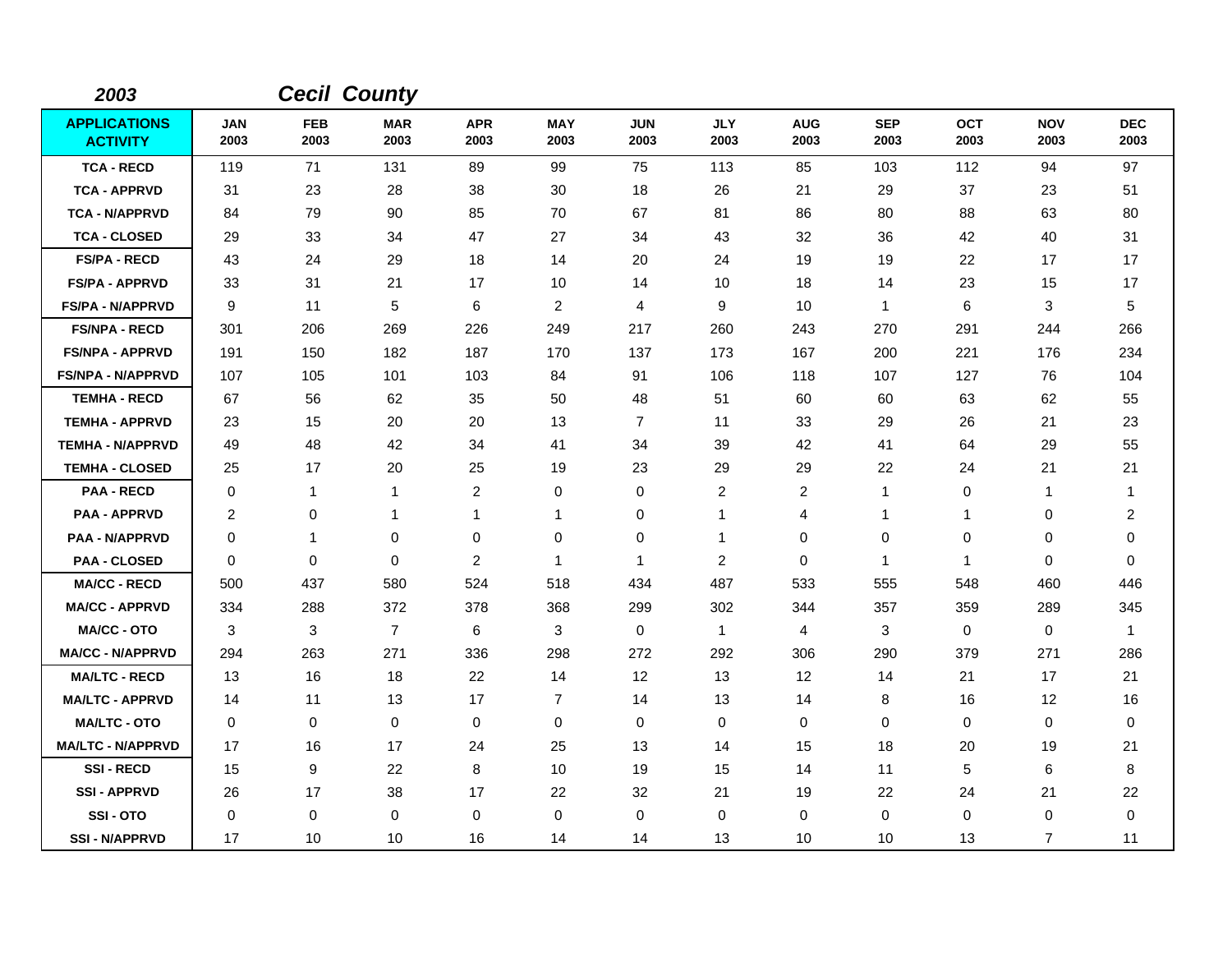| 2003                             |                    | <b>Cecil County</b> |                    |                    |                    |                    |                    |                    |                    |                    |                    |                    |
|----------------------------------|--------------------|---------------------|--------------------|--------------------|--------------------|--------------------|--------------------|--------------------|--------------------|--------------------|--------------------|--------------------|
| <b>CASELOAD</b><br><b>COUNTS</b> | <b>JAN</b><br>2003 | <b>FEB</b><br>2003  | <b>MAR</b><br>2003 | <b>APR</b><br>2003 | <b>MAY</b><br>2003 | <b>JUN</b><br>2003 | <b>JLY</b><br>2003 | <b>AUG</b><br>2003 | <b>SEP</b><br>2003 | <b>OCT</b><br>2003 | <b>NOV</b><br>2003 | <b>DEC</b><br>2003 |
| <b>TCA - CASE/PAID</b>           | 289                | 293                 | 298                | 305                | 297                | 280                | 273                | 267                | 258                | 275                | 266                | 299                |
| <b>TCA - ADULT/RECIP</b>         | 180                | 192                 | 191                | 203                | 198                | 177                | 172                | 165                | 160                | 170                | 160                | 194                |
| <b>TCA - CHILD/RECIP</b>         | 522                | 505                 | 514                | 547                | 555                | 530                | 509                | 490                | 477                | 500                | 497                | 544                |
| <b>TCA - TOTAL/RECIP</b>         | 702                | 697                 | 705                | 750                | 753                | 707                | 681                | 655                | 637                | 670                | 657                | 738                |
| <b>TCA - NET/EXPEND</b>          | \$100,995          | \$104,145           | \$96,674           | \$103,995          | \$109,571          | \$95,214           | \$100,869          | \$96,144           | \$129,663          | \$114,688          | \$91,066           | \$102,156          |
| <b>FS/PA - H/HOLD CERT</b>       | 635                | 657                 | 624                | 641                | 654                | 650                | 630                | 633                | 636                | 651                | 652                | 650                |
| <b>FS/PA - H/HOLD PART</b>       | 634                | 654                 | 622                | 639                | 652                | 649                | 627                | 629                | 633                | 649                | 651                | 648                |
| <b>FS/PA - INDVD PART</b>        | 1,047              | 1,090               | 1,004              | 1,036              | 1,075              | 1,103              | 1,071              | 1,057              | 1,056              | 1,068              | 1,061              | 1,049              |
| <b>FS/NPA - H/HOLD CERT</b>      | 1,257              | 1.278               | 1,363              | 1,398              | 1,404              | 1.386              | 1,387              | 1,411              | 1,428              | 1,466              | 1,484              | 1,545              |
| <b>FS/NPA - H/HOLD PART</b>      | 1,240              | 1,270               | 1,356              | 1,387              | 1,395              | 1,379              | 1,375              | 1,402              | 1,418              | 1,450              | 1,476              | 1,531              |
| <b>FS/NPA - INDVD PART</b>       | 3,287              | 3,363               | 3,609              | 3,703              | 3,730              | 3,677              | 3,649              | 3,737              | 3,788              | 3,891              | 3,918              | 4,109              |
| <b>FS/TOTAL - ISSUED</b>         | \$337,202          | \$353,446           | \$365,891          | \$383,459          | \$386,356          | \$383,154          | \$376,841          | \$387,927          | \$416,572          | \$408,760          | \$420,208          | \$429,841          |
| <b>GPA/PW - CASE/PAID</b>        | $\mathbf 0$        | 0                   | 0                  | 0                  | $\mathbf 0$        | 0                  | $\mathbf 0$        | 0                  | 0                  | 0                  | 0                  | 0                  |
| <b>TEMHA - CASE/PAID</b>         | 174                | 170                 | 187                | 185                | 179                | 163                | 165                | 184                | 182                | 188                | 185                | 187                |
| <b>TEMHA - RECIP</b>             | 174                | 170                 | 187                | 183                | 177                | 162                | 160                | 183                | 179                | 188                | 183                | 187                |
| <b>TEMHA - NET/EXPEND</b>        | \$81,460           | \$28,477            | \$30,964           | \$15,448           | \$27,361           | \$28,474           | \$9,589            | \$23,460           | \$24,316           | \$33,650           | \$29,050           | \$26,195           |
| <b>PAA - CASE/PAID</b>           | 35                 | 33                  | 33                 | 35                 | 35                 | 33                 | 33                 | 38                 | 36                 | 37                 | 36                 | 39                 |
| <b>PAA - RECIP</b>               | 35                 | 33                  | 33                 | 35                 | 35                 | 33                 | 33                 | 38                 | 36                 | 37                 | 36                 | 39                 |
| <b>PAA - NET/EXPEND</b>          | \$3,811            | \$3,335             | \$3,335            | \$3,385            | \$3,384            | \$3,302            | \$2,028            | \$3,116            | \$2,952            | \$3,034            | \$2,952            | \$3,198            |
| <b>MA\CC - CUC</b>               | 4,134              | 4,341               | 4,271              | 4,493              | 4,389              | 4,577              | 4,382              | 4,430              | 4,833              | 4,945              | 5,158              | 4,947              |
| <b>MA\CC - SPEND DOWN</b>        | 50                 | 67                  | 54                 | 69                 | 57                 | 68                 | 59                 | 50                 | 58                 | 46                 | 59                 | 45                 |
| <b>MAILTC - CUC</b>              | 218                | 222                 | 228                | 233                | 223                | 228                | 233                | 233                | 235                | 238                | 246                | 248                |
| <b>MA\LTC - SPEND DOWN</b>       | $\mathbf 0$        | 0                   | $\mathbf 0$        | $\mathbf 0$        | $\mathbf 0$        | $\mathbf 0$        | $\mathbf 0$        | 0                  | 0                  | 0                  | 0                  | 0                  |
| <b>SSI-CUC</b>                   | 1,228              | 1,227               | 1,247              | 1,242              | 1,234              | 1,251              | 1,244              | 1,240              | 1,234              | 1,246              | 1,255              | 1,256              |
| <b>TCA - RECONS</b>              | 16                 | 13                  | 9                  | 6                  | 5                  | 10                 | 17                 | 8                  | 10                 | 13                 | 6                  | 12                 |
| <b>PAA - RECONS</b>              | 0                  | 0                   | $\mathbf 0$        | $\mathbf 1$        | $\mathbf 0$        | $\mathbf 0$        | $\mathbf 0$        | 0                  | $\mathbf 0$        | $\mathbf 1$        | 0                  | $\overline{a}$     |
| <b>PA/FS - RECONS</b>            | 98                 | 62                  | 70                 | 72                 | 78                 | 68                 | 61                 | 59                 | 63                 | 81                 | 62                 | 61                 |
| <b>NPA/FS - RECONS</b>           | 128                | 101                 | 126                | 129                | 132                | 119                | 101                | 120                | 94                 | 109                | 96                 | 114                |
| <b>MA/CC - RECONS</b>            | 414                | 414                 | 358                | 387                | 395                | 341                | 480                | 329                | 359                | 390                | 377                | 383                |
| <b>MA/LTC - RECONS</b>           | 8                  | 11                  | 10                 | 9                  | 8                  | 8                  | 14                 | 9                  | 4                  | 6                  | 9                  | 8                  |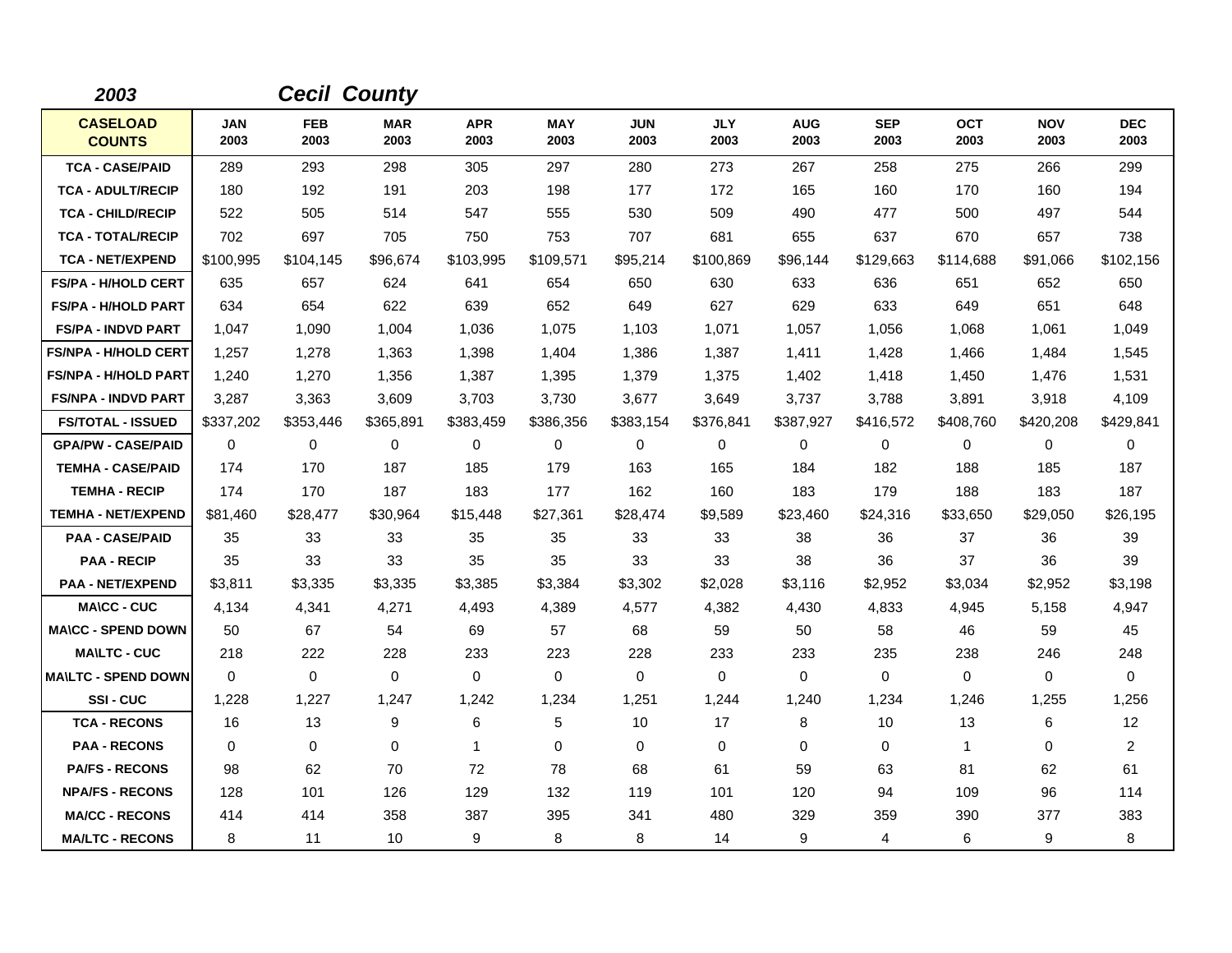| 2004                                   |                |                    | <b>Cecil County</b> |                    |                    |                    |                    |                    |                    |                    |                    |                    |
|----------------------------------------|----------------|--------------------|---------------------|--------------------|--------------------|--------------------|--------------------|--------------------|--------------------|--------------------|--------------------|--------------------|
| <b>APPLICATIONS</b><br><b>ACTIVITY</b> | JAN<br>2004    | <b>FEB</b><br>2004 | <b>MAR</b><br>2004  | <b>APR</b><br>2004 | <b>MAY</b><br>2004 | <b>JUN</b><br>2004 | <b>JLY</b><br>2004 | <b>AUG</b><br>2004 | <b>SEP</b><br>2004 | <b>OCT</b><br>2004 | <b>NOV</b><br>2004 | <b>DEC</b><br>2004 |
| <b>TCA - RECD</b>                      | 106            | 103                | 113                 | 115                | 89                 | 126                | 116                | 127                | 93                 | 127                | 99                 | 105                |
| <b>TCA - APPRVD</b>                    | 30             | 24                 | 43                  | 30                 | 30                 | 28                 | 47                 | 22                 | 41                 | 34                 | 39                 | 43                 |
| <b>TCA - N/APPRVD</b>                  | 71             | 93                 | 78                  | 85                 | 87                 | 63                 | 123                | 92                 | 96                 | 76                 | 85                 | 79                 |
| <b>TCA - CLOSED</b>                    | 29             | 32                 | 40                  | 41                 | 36                 | 28                 | 47                 | 45                 | 38                 | 33                 | 35                 | 32                 |
| <b>FS/PA - RECD</b>                    | 17             | 18                 | 13                  | 22                 | 12                 | 16                 | 25                 | 19                 | 26                 | 25                 | 21                 | 27                 |
| <b>FS/PA - APPRVD</b>                  | 19             | 13                 | 15                  | 17                 | 12                 | 10                 | 21                 | 14                 | 29                 | 16                 | 22                 | 28                 |
| <b>FS/PA - N/APPRVD</b>                | 3              | 4                  | $\mathbf{1}$        | 5                  | 3                  | 5                  | 5                  | 8                  | 4                  | 6                  | $\overline{7}$     | 3                  |
| <b>FS/NPA - RECD</b>                   | 279            | 269                | 300                 | 263                | 253                | 299                | 333                | 347                | 302                | 333                | 300                | 310                |
| <b>FS/NPA - APPRVD</b>                 | 223            | 212                | 225                 | 198                | 177                | 222                | 236                | 241                | 232                | 221                | 220                | 292                |
| <b>FS/NPA - N/APPRVD</b>               | 77             | 75                 | 97                  | 96                 | 103                | 89                 | 115                | 124                | 113                | 109                | 110                | 124                |
| <b>TEMHA - RECD</b>                    | 48             | 50                 | 45                  | 63                 | 61                 | 56                 | 72                 | 71                 | 63                 | 58                 | 52                 | 62                 |
| <b>TEMHA - APPRVD</b>                  | 22             | 8                  | 9                   | 21                 | 16                 | 11                 | 31                 | 25                 | 24                 | 15                 | 16                 | 23                 |
| <b>TEMHA - N/APPRVD</b>                | 44             | 39                 | 38                  | 43                 | 38                 | 48                 | 53                 | 54                 | 49                 | 45                 | 47                 | 57                 |
| <b>TEMHA - CLOSED</b>                  | 20             | 22                 | 23                  | 31                 | 24                 | 10                 | 26                 | 20                 | 28                 | 11                 | 21                 | 24                 |
| <b>PAA - RECD</b>                      | -1             | 0                  | 0                   | 0                  | $\mathbf{1}$       | 0                  | -1                 | 2                  | 0                  | 0                  | 1                  | 1                  |
| <b>PAA - APPRVD</b>                    | $\mathbf 1$    | 0                  | 0                   | 0                  | 1                  | 0                  | 0                  | 3                  | 0                  | 0                  | 0                  | 3                  |
| <b>PAA - N/APPRVD</b>                  | $\mathbf 1$    | 0                  | 0                   | 0                  | 0                  | 0                  | 0                  | 0                  | 0                  | 0                  | 0                  | $\pmb{0}$          |
| <b>PAA - CLOSED</b>                    | $\mathbf{1}$   | 2                  | $\mathbf 0$         | 0                  | $\overline{2}$     | 4                  | $\mathbf 0$        | 0                  | 0                  | $\mathbf{1}$       | 0                  | $\overline{2}$     |
| <b>MA/CC - RECD</b>                    | 483            | 547                | 610                 | 578                | 526                | 516                | 568                | 549                | 533                | 510                | 468                | 491                |
| <b>MA/CC - APPRVD</b>                  | 354            | 365                | 441                 | 403                | 309                | 372                | 386                | 381                | 353                | 322                | 307                | 385                |
| <b>MA/CC - OTO</b>                     | $\overline{2}$ | 2                  | 3                   | $\overline{2}$     | 2                  | 3                  | $\Omega$           | 0                  | $\mathbf{1}$       | $\mathbf 0$        | $\mathbf{1}$       | $\overline{2}$     |
| <b>MA/CC - N/APPRVD</b>                | 255            | 308                | 314                 | 312                | 270                | 256                | 356                | 324                | 321                | 262                | 284                | 318                |
| <b>MA/LTC - RECD</b>                   | 12             | 17                 | 23                  | 20                 | 14                 | 21                 | 18                 | 21                 | 17                 | 20                 | 16                 | 17                 |
| <b>MA/LTC - APPRVD</b>                 | 14             | 17                 | 17                  | 11                 | 16                 | 16                 | 12                 | 9                  | 21                 | 8                  | 15                 | 22                 |
| <b>MA/LTC - OTO</b>                    | 0              | 0                  | 0                   | $\mathbf 0$        | 0                  | $\mathbf 0$        | $\mathbf 0$        | 0                  | 0                  | 0                  | 0                  | 0                  |
| <b>MA/LTC - N/APPRVD</b>               | 21             | 21                 | 29                  | 18                 | 18                 | 22                 | 20                 | 21                 | 21                 | 20                 | 23                 | 19                 |
| <b>SSI-RECD</b>                        | 10             | 5                  | 11                  | 13                 | 8                  | 13                 | 24                 | $\overline{7}$     | 12                 | 9                  | 12                 | 9                  |
| <b>SSI-APPRVD</b>                      | 35             | 23                 | 29                  | 26                 | 26                 | 28                 | 49                 | 47                 | 11                 | 17                 | 19                 | 13                 |
| SSI-OTO                                | 0              | 0                  | 0                   | 0                  | 0                  | 0                  | $\Omega$           | 0                  | 0                  | 0                  | 0                  | $\mathbf 0$        |
| <b>SSI-N/APPRVD</b>                    | 11             | 8                  | 9                   | 17                 | 10                 | 13                 | 20                 | 24                 | 4                  | 14                 | 11                 | 11                 |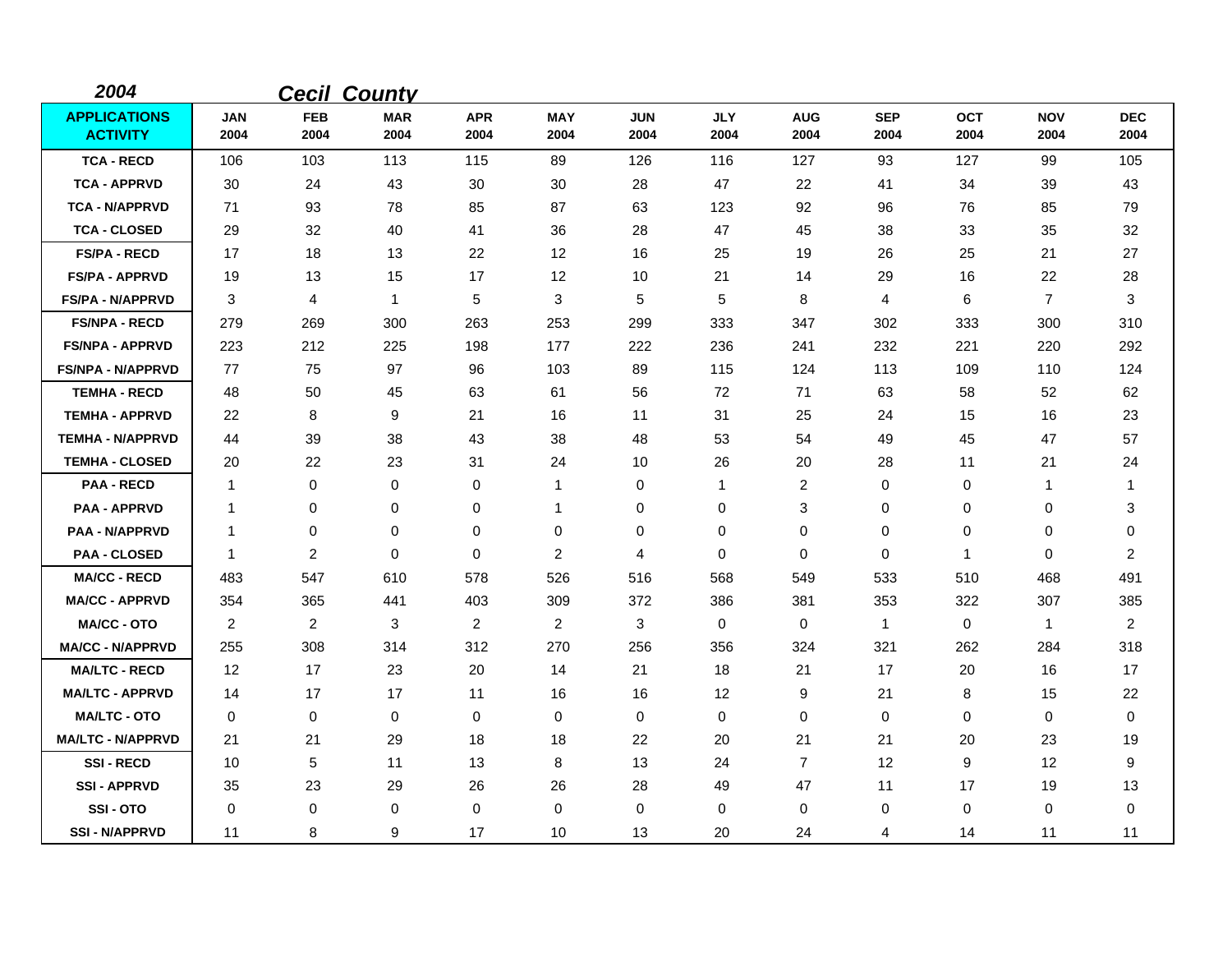| 2004                             |                    |                    | <b>Cecil County</b> |                    |                    |                    |                    |                    |                      |                    |                    |                    |
|----------------------------------|--------------------|--------------------|---------------------|--------------------|--------------------|--------------------|--------------------|--------------------|----------------------|--------------------|--------------------|--------------------|
| <b>CASELOAD</b><br><b>COUNTS</b> | <b>JAN</b><br>2004 | <b>FEB</b><br>2004 | <b>MAR</b><br>2004  | <b>APR</b><br>2004 | <b>MAY</b><br>2004 | <b>JUN</b><br>2004 | <b>JLY</b><br>2004 | <b>AUG</b><br>2004 | <b>SEP</b><br>2004   | <b>OCT</b><br>2004 | <b>NOV</b><br>2004 | <b>DEC</b><br>2004 |
| <b>TCA - CASE/PAID</b>           | 289                | 291                | 307                 | 303                | 297                | 303                | 307                | 274                | 294                  | 291                | 306                | 328                |
| <b>TCA - ADULT/RECIP</b>         | 184                | 188                | 198                 | 202                | 199                | 199                | 204                | 167                | 173                  | 166                | 188                | 206                |
| <b>TCA - CHILD/RECIP</b>         | 531                | 518                | 534                 | 552                | 521                | 543                | 556                | 491                | 532                  | 510                | 547                | 579                |
| <b>TCA - TOTAL/RECIP</b>         | 715                | 706                | 732                 | 754                | 720                | 742                | 760                | 658                | 705                  | 676                | 735                | 785                |
| <b>TCA - NET/EXPEND</b>          | \$101,992          | \$98,397           | \$95,827            | \$106,749          | \$101,583          | \$101,496          | \$112,111          | \$94,045           | \$133,557            | \$101,010          | \$106,593          | \$113,588          |
| <b>FS/PA - H/HOLD CERT</b>       | 674                | 680                | 669                 | 670                | 666                | 675                | 671                | 678                | 675                  | 684                | 692                | 683                |
| <b>FS/PA - H/HOLD PART</b>       | 670                | 675                | 668                 | 667                | 662                | 671                | 667                | 676                | 671                  | 683                | 691                | 682                |
| <b>FS/PA - INDVD PART</b>        | 1,106              | 1,120              | 1,113               | 1,128              | 1,129              | 1,139              | 1,134              | 1,135              | 1,097                | 1,116              | 1,123              | 1,117              |
| <b>FS/NPA - H/HOLD CERT</b>      | 1,602              | 1,667              | 1,729               | 1,731              | 1,709              | 1,694              | 1,696              | 1,694              | 1,692                | 1,714              | 1,701              | 1,782              |
| <b>FS/NPA - H/HOLD PART</b>      | 1,584              | 1,654              | 1,710               | 1,717              | 1,699              | 1,682              | 1,688              | 1,685              | 1,678                | 1,706              | 1,689              | 1,769              |
| <b>FS/NPA - INDVD PART</b>       | 4,263              | 4,426              | 4,567               | 4,573              | 4,499              | 4,416              | 4,408              | 4,417              | 4,452                | 4,516              | 4,504              | 4,682              |
| <b>FS/TOTAL - ISSUED</b>         | \$449,692          | \$469,072          | \$482,470           | \$482,453          | \$473,004          | \$469,405          | \$468,031          | \$471,125          | \$469,559            | \$514,817          | \$514,549          | \$527,110          |
| <b>GPA/PW - CASE/PAID</b>        | 0                  | 0                  | 0                   | 0                  | $\mathbf 0$        | 0                  | 0                  | 0                  | 0                    | 0                  | 0                  | 0                  |
| <b>TEMHA - CASE/PAID</b>         | 189                | 169                | 147                 | 162                | 162                | 161                | 182                | 190                | 193                  | 195                | 199                | 201                |
| <b>TEMHA - RECIP</b>             | 189                | 168                | 146                 | 161                | 161                | 160                | 176                | 188                | 191                  | 195                | 198                | 200                |
| <b>TEMHA - NET/EXPEND</b>        | \$33,563           | \$9,326            | \$24,576            | \$21,282           | \$17,423           | \$24,591           | \$25,127           | \$21,000           | \$31,188             | \$32,151           | \$30,440           | \$24,509           |
| <b>PAA - CASE/PAID</b>           | 37                 | 36                 | 36                  | 36                 | 36                 | 33                 | 32                 | 36                 | 35                   | 35                 | 35                 | 39                 |
| <b>PAA - RECIP</b>               | 37                 | 36                 | 36                  | 36                 | 36                 | 32                 | 32                 | 36                 | 35                   | 35                 | 35                 | 38                 |
| <b>PAA - NET/EXPEND</b>          | \$2,870            | \$2,952            | \$2,952             | \$2,788            | \$2,788            | \$2,444            | \$2,624            | \$2,952            | \$2,870              | \$2,870            | \$1,178            | \$2,788            |
| <b>MA\CC - CUC</b>               | 4.958              | 5,224              | 5,126               | 5,419              | 5,171              | 5,420              | 5,231              | 5,260              | 5,560                | 5,281              | 5,466              | 5,303              |
| <b>MA\CC - SPEND DOWN</b>        | 46                 | 63                 | 48                  | 61                 | 46                 | 58                 | 51                 | 54                 | 58                   | 44                 | 56                 | 55                 |
| <b>MA\LTC - CUC</b>              | 238                | 235                | 233                 | 232                | 228                | 229                | 230                | 229                | 242                  | 243                | 249                | 254                |
| <b>MAILTC - SPEND DOWN</b>       | $\Omega$           | $\Omega$           | 0                   | $\Omega$           | $\Omega$           | 0                  | $\Omega$           | 0                  | $\Omega$             | $\Omega$           | 0                  | $\Omega$           |
| SSI-CUC                          | 1,282              | 1,267              | 1,278               | 1,292              | 1,290              | 1,315              | 1,338              | 1,380              | 1,380                | 1,384              | 1,391              | 1,383              |
| <b>TCA - RECONS</b>              | $12 \overline{ }$  | 3                  | 9                   | 6                  | 9                  | 5                  | 11                 | 11                 | 20                   | 10                 | $\overline{7}$     | 13                 |
| <b>PAA - RECONS</b>              | 0                  | 0                  | $\mathbf 0$         | $\mathbf{1}$       | $\mathbf 0$        | $\mathbf 0$        | $\mathbf 0$        | 0                  | $\blacktriangleleft$ | 0                  | 2                  | 0                  |
| <b>PA/FS - RECONS</b>            | 81                 | 83                 | 80                  | 60                 | 75                 | 65                 | 61                 | 69                 | 61                   | 62                 | 65                 | 70                 |
| <b>NPA/FS - RECONS</b>           | 117                | 124                | 100                 | 106                | 107                | 86                 | 92                 | 105                | 86                   | 102                | 72                 | 125                |
| <b>MA/CC - RECONS</b>            | 441                | 423                | 413                 | 387                | 327                | 395                | 373                | 433                | 309                  | 386                | 343                | 453                |
| <b>MA/LTC - RECONS</b>           | 6                  | 11                 | 8                   | 11                 | 4                  | 4                  | 8                  | 8                  | 3                    | $\overline{7}$     | 10                 | 9                  |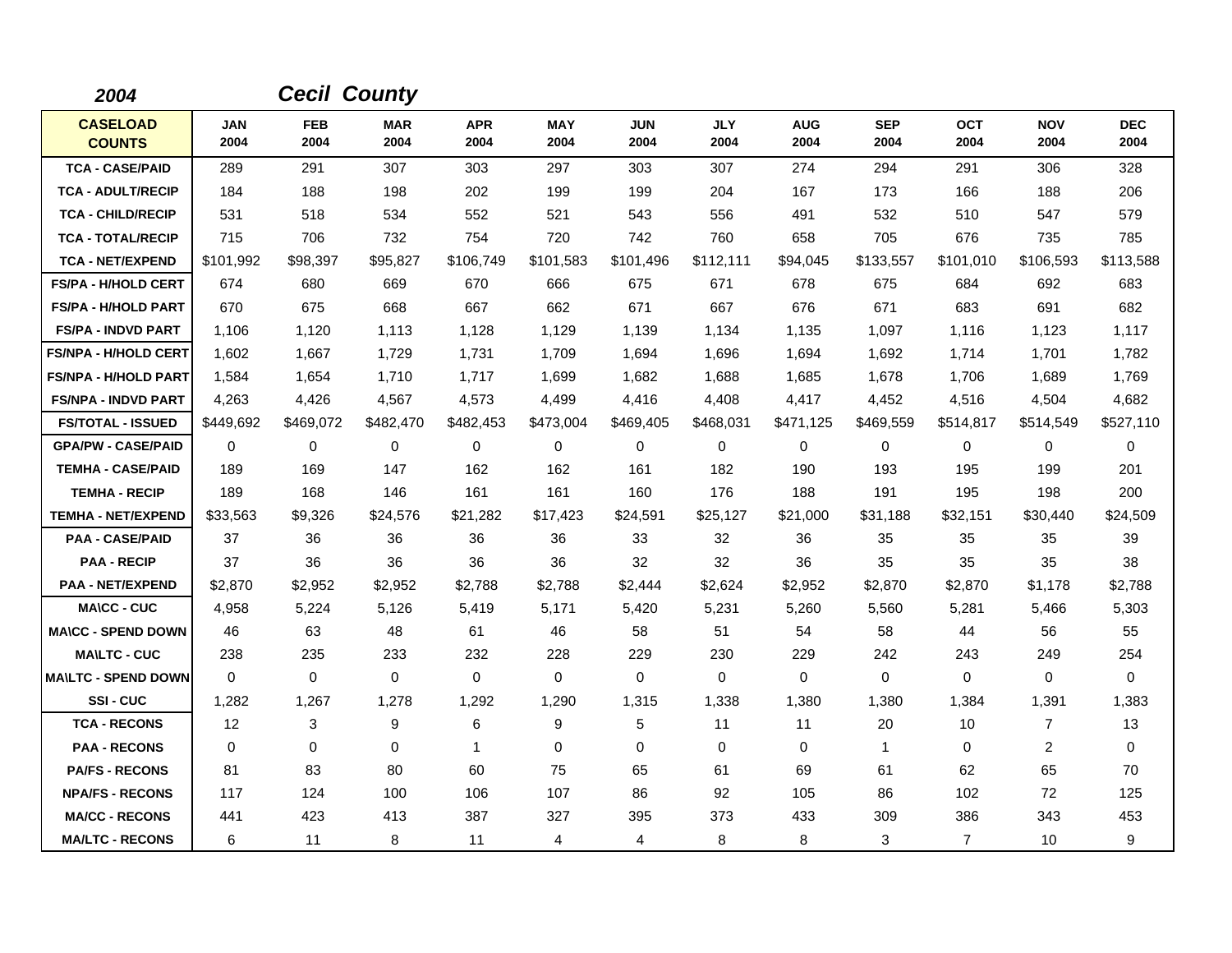| 2005                                   |                    |                    | <b>Cecil County</b> |                    |                    |                    |                    |                            |                    |                    |                    |                    |
|----------------------------------------|--------------------|--------------------|---------------------|--------------------|--------------------|--------------------|--------------------|----------------------------|--------------------|--------------------|--------------------|--------------------|
| <b>APPLICATIONS</b><br><b>ACTIVITY</b> | <b>JAN</b><br>2005 | <b>FEB</b><br>2005 | <b>MAR</b><br>2005  | <b>APR</b><br>2005 | <b>MAY</b><br>2005 | <b>JUN</b><br>2005 | <b>JLY</b><br>2005 | <b>AUG</b><br>2005         | <b>SEP</b><br>2005 | <b>OCT</b><br>2005 | <b>NOV</b><br>2005 | <b>DEC</b><br>2005 |
| <b>TCA - RECD</b>                      | 105                | 82                 | 130                 | 88                 | 98                 | 89                 |                    |                            |                    |                    |                    |                    |
| <b>TCA - APPRVD</b>                    | 34                 | 39                 | 40                  | 47                 | 31                 | 33                 |                    |                            |                    |                    |                    |                    |
| <b>TCA - N/APPRVD</b>                  | 65                 | 69                 | 73                  | 96                 | 65                 | 73                 |                    | NEW FORMAT AS OF JULY 2005 |                    |                    |                    |                    |
| <b>TCA - CLOSED</b>                    | 43                 | 34                 | 44                  | 41                 | 36                 | 41                 |                    |                            |                    |                    |                    |                    |
| <b>FS/PA - RECD</b>                    | 31                 | 20                 | 24                  | 18                 | 15                 | 23                 |                    |                            |                    |                    |                    |                    |
| <b>FS/PA - APPRVD</b>                  | 32                 | 22                 | 23                  | 19                 | 15                 | 23                 |                    |                            |                    |                    |                    |                    |
| <b>FS/PA - N/APPRVD</b>                | 9                  | 4                  | 5                   | $\overline{7}$     | 4                  | $\,6$              |                    |                            |                    |                    |                    |                    |
| <b>FS/NPA - RECD</b>                   | 306                | 256                | 319                 | 266                | 263                | 288                |                    | NEW FORMAT AS OF JULY 2005 |                    |                    |                    |                    |
| <b>FS/NPA - APPRVD</b>                 | 237                | 233                | 228                 | 216                | 202                | 236                |                    |                            |                    |                    |                    |                    |
| <b>FS/NPA - N/APPRVD</b>               | 89                 | 88                 | 88                  | 92                 | 82                 | 95                 |                    |                            |                    |                    |                    |                    |
| <b>TEMHA - RECD</b>                    | 64                 | 49                 | 76                  | 51                 | 49                 | 62                 |                    |                            |                    |                    |                    |                    |
| <b>TEMHA - APPRVD</b>                  | 20                 | 25                 | 23                  | 30                 | 21                 | 20                 |                    |                            |                    |                    |                    |                    |
| <b>TEMHA - N/APPRVD</b>                | 46                 | 49                 | 46                  | 47                 | 32                 | 50                 |                    |                            |                    |                    |                    |                    |
| <b>TEMHA - CLOSED</b>                  | 18                 | 22                 | 27                  | 35                 | 16                 | 34                 |                    |                            |                    |                    |                    |                    |
| <b>PAA - RECD</b>                      | 3                  | $\pmb{0}$          | $\mathbf{1}$        | $\pmb{0}$          | $\mathbf{1}$       | $\pmb{0}$          |                    |                            |                    |                    |                    |                    |
| <b>PAA - APPRVD</b>                    | $\overline{c}$     | $\pmb{0}$          | $\mathbf{1}$        | $\pmb{0}$          | 1                  | 0                  |                    |                            |                    |                    |                    |                    |
| <b>PAA - N/APPRVD</b>                  | 0                  | $\mathbf{1}$       | $\pmb{0}$           | $\mathbf 0$        | 0                  | $\mathbf 0$        |                    |                            |                    |                    |                    |                    |
| <b>PAA - CLOSED</b>                    | $\mathbf{1}$       | $\mathbf{1}$       | $\overline{2}$      | 3                  | 0                  | 0                  |                    |                            |                    |                    |                    |                    |
| <b>MA/CC - RECD</b>                    | 496                | 440                | 564                 | 553                | 506                | 550                |                    |                            |                    |                    |                    |                    |
| <b>MA/CC - APPRVD</b>                  | 343                | 385                | 370                 | 379                | 325                | 416                |                    |                            |                    |                    |                    |                    |
| <b>MA/CC - OTO</b>                     | 0                  | $\overline{2}$     | $\mathbf 0$         | 3                  | $\mathbf{1}$       | 4                  |                    |                            |                    |                    |                    |                    |
| <b>MA/CC - N/APPRVD</b>                | 268                | 294                | 294                 | 328                | 260                | 276                |                    |                            |                    |                    |                    |                    |
| <b>MA/LTC - RECD</b>                   | 17                 | 13                 | 20                  | 12                 | 14                 | 17                 |                    |                            |                    |                    |                    |                    |
| <b>MA/LTC - APPRVD</b>                 | 17                 | 8                  | 26                  | 14                 | 13                 | 17                 |                    |                            |                    |                    |                    |                    |
| <b>MA/LTC - OTO</b>                    | 0                  | 0                  | $\mathbf 0$         | 0                  | 0                  | 0                  |                    |                            |                    |                    |                    |                    |
| <b>MA/LTC - N/APPRVD</b>               | 13                 | 15                 | 23                  | 21                 | 16                 | 19                 |                    |                            |                    |                    |                    |                    |
| <b>SSI-RECD</b>                        | 15                 | 12                 | 17                  | 5                  | 11                 | 5                  |                    |                            |                    |                    |                    |                    |
| <b>SSI-APPRVD</b>                      | 26                 | 12                 | 17                  | 5                  | 29                 | 26                 |                    |                            |                    |                    |                    |                    |
| SSI-OTO                                | 0                  | $\pmb{0}$          | $\mathbf 0$         | $\mathbf 0$        | 0                  | 0                  |                    |                            |                    |                    |                    |                    |
| <b>SSI - N/APPRVD</b>                  | 12                 | 15                 | 17                  | 16                 | 15                 | 5                  |                    |                            |                    |                    |                    |                    |